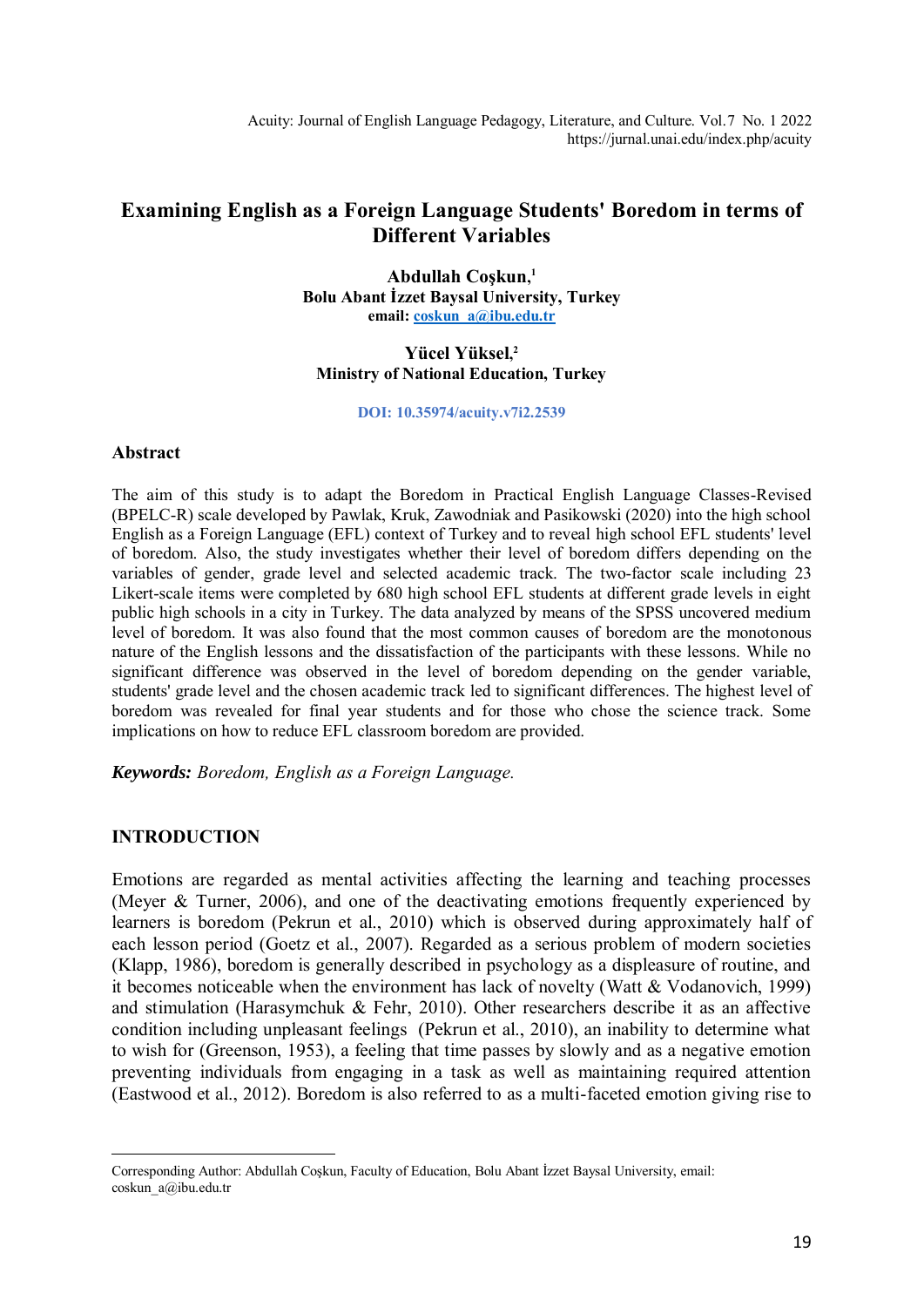the verbal expression of boredom and motivation to leave the situation that causes boredom (Nett et al., 2010).

In addition to being a research topic in the field of psychology, boredom has been under investigation in educational research studies (Pekrun et al., 2002). Although some researchers positively approach the concept of boredom in the field of education as a signal to teachers showing that learning is not occurring (Bench & Lench, 2013; Mugon et al., 2019), academic boredom is generally considered as a negative emotion related to achievement which can result in high cognitive failures (Sawin & Scerbo, 1995) and dropout rate (Bearden et al., 1989). Additionally, academic boredom is known to be one of the causes of lower levels of motivation (Preckel et al., 2010), school achievement (Mann & Robinson, 2009), perceived value attached to classroom-related tasks (Pekrun et al., 2010; Pekrun, 2006), learner engagement (Sharp et al., 2020) and attention (Pekrun et al., 2010).

Mostly because boredom is considered a less visible emotion when compared to other more observable emotions (e.g., anxiety), not many studies dealing with boredom have been conducted in the field of psychology (Goetz et al., 2014). Similarly, although boredom is closely connected with students' academic achievement, the concept of boredom is rarely investigated in the field of education (Pekrun et al., 2010). The negligence of boredom as a construct is also true for the field of foreign language education (Dumančić, 2018) even though boredom is among the most common emotions that can easily be observed in the foreign language classroom by focusing on student behaviors, such as looking at the clock, playing with some objects, yawning and talking with friends (Kruk, 2016a). Since most of the studies focusing on boredom have been carried out in Poland, it is needed to investigate this phenomenon in other settings such as the Turkish EFL context; therefore, the current study aims to adapt the Boredom in Practical English Language Classes-Revised (BPELC-R) scale (Pawlak, Kruk, Zawodniak, & Pasikowski, 2020) into the Turkish high school EFL context.

### **Boredom in the EFL Literature**

In the relevant literature, boredom is classified into the following categories (Götz & Frenzel, 2006; Goetz et al., 2014): indifferent boredom (i.e., being indifferent to the external world), calibrating boredom (i.e., not knowing what to do and being open to options to reduce boredom despite not actively looking for alternative behaviors), searching boredom (i.e., actively searching for behaviors to reduce boredom), reactant boredom (i.e., having strong unpleasant motivation to avoid boredom-causing situations such as the teachers) and apathetic boredom (i.e., having strong unpleasant experience of negative as well as positive emotions and displaying helplessness). The terms known as trait boredom and state boredom are also frequently referred to in the literature as types of boredom. While the former refers to the tendency to experience boredom, the latter is associated with specific contexts not perceived to be sufficiently interesting (Vogel-Walcutt et al., 2012).

Especially in the foreign language classroom, although the individual affective factors including self-esteem, anxiety, attitudes and motivation (Muñoz & Ortega-Martín, 2005) were extensively explored as constructs having a significant influence on the learning process (Gardner et al., 2004; Clément et al., 1994), the number of studies delving into the concept of boredom in foreign language learning contexts has only recently been on the rise in some specific EFL contexts, such as Poland, Croatia, China and Thailand (Kruk, 2021; Li, 2021). The majority of these studies were carried out in Poland. For example, Kruk (2016a) aimed to reveal the changing boredom levels of senior high school students in English language classes in Poland and concluded that boredom changed from one class to another and even throughout one single lesson. In another study, he examined philology students' language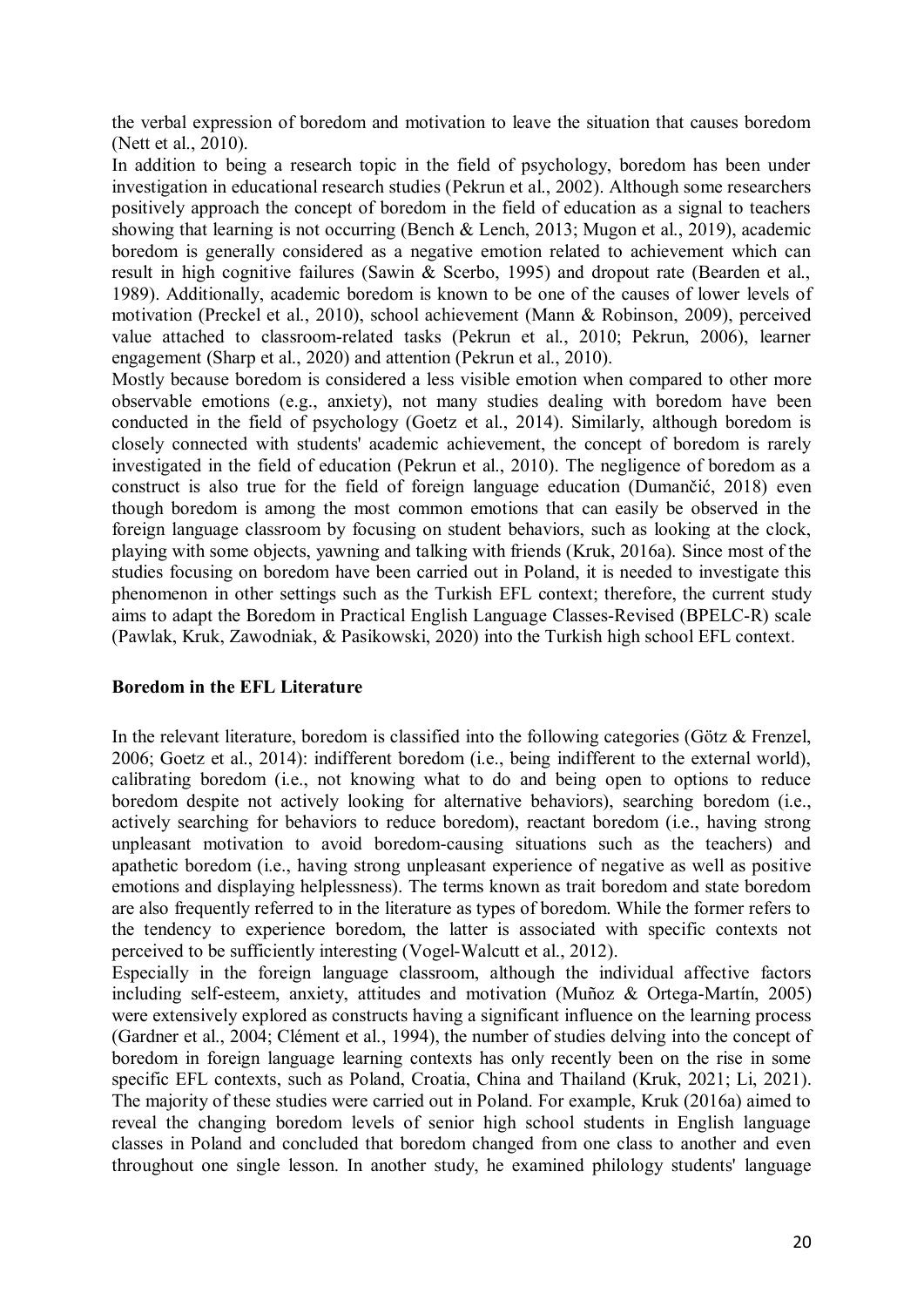anxiety, motivation and boredom in learning the English language in Second Life (SL) and discovered that they were highly motivated to learn the language in SL while they had low levels of anxiety and boredom (Kruk, 2016b). In the same vein, Zawodniak and Kruk (2018) came to the conclusion that SL had a positive effect on learner motivation because of its relatively stress-free environment. In his most recent study, Kruk (2021) also collected data from English majors visiting SL and unveiled the changing nature of individual difference variables such as boredom. The findings of another study focusing on the perception of boredom by English philology students during EFL classes demonstrated that senior year students experienced the feeling of boredom more often than the younger participants maybe because they had been attending classes of a similar nature for a longer period of time (Kruk & Zawodniak, 2017). Likewise, the study examining the causes and changes of boredom in four English language lessons attended by three students scoring the highest, average and the lowest on the English Classroom Boredom Scale led to the finding that the fluctuations in boredom levels were related to factors, such as language activities and the lesson organization (Zawodniak & Kruk, 2019). Changing levels of boredom was the research focus of another more recent study as well (Pawlak, Zawodniak, & Kruk, 2020a), and boredom was found to be mostly associated with factors, such as monotony, predictability and repetitiveness (Kruk et al., 2021).

Examining the diaries of students in which their positive and negative learning experiences were documented, Zawodniak et al. (2017) ascertained boredom-evoking factors including language activities, teacher behavior and lesson preparation. Additionally, Kruk and Zawodniak (2018) discovered that the level of students' boredom varied in terms of in-class and out-of-class contexts, the characteristics of the task and the phase of the lesson. It was found in the study that in-class contexts were perceived to contribute to boredom more often than out-of-school contexts, the repetitive nature of some tasks was the cause of boredom, and the end of the lesson was perceived to be more boring than the beginning. In another study in Poland, two factors (i.e., disengagement, monotony and repetitiveness, and lack of satisfaction and challenge) were identified as reasons for boredom, and it was realized that there were significant differences in these factors depending on the achievement level of the learners and their proneness to boredom (Pawlak, Kruk, Zawodniak, & Pasikowski, 2020). Also, connection was found between general proneness to boredom and individual trajectories as well as between contextual factors and feeling more or less bored at different phases of the lesson (Pawlak, Zawodniak, & Kruk, 2020b).

On the other hand, in the EFL context of Croatia, Dumančić (2018) carried out a qualitative study with the intention of exploring primary and secondary Croatian English language teachers' perception of boredom. Factors, such as the subject matter and grammar-oriented activities were found to result in boredom. While many of the participants in the study indicated that boredom did not have an impact on the quality of their teaching, some of them stated that boredom had some negative effects on their instruction.

In the Chinese EFL context, Li et al. (2020) investigated boredom among university students and their English teachers. The participants in the study recalled their experiences and described how they perceived boredom in learning the English language. A large majority of students recalled situations causing boredom in or outside the classroom. Similarly, each of the teachers in the study recalled a minimum of one episode when the learners felt bored. In another study in China, Li (2021) revealed that EFL learners who felt more competent in the process of learning the English language had the tendency to feel less bored and attached intrinsic value to learning the language which played a protective role against situations giving rise to boredom.

In the university EFL context of Thailand, Nakamura et al. (2021) investigated the antecedents of boredom and found that reasons, such as the difficulty of tasks, intensity of the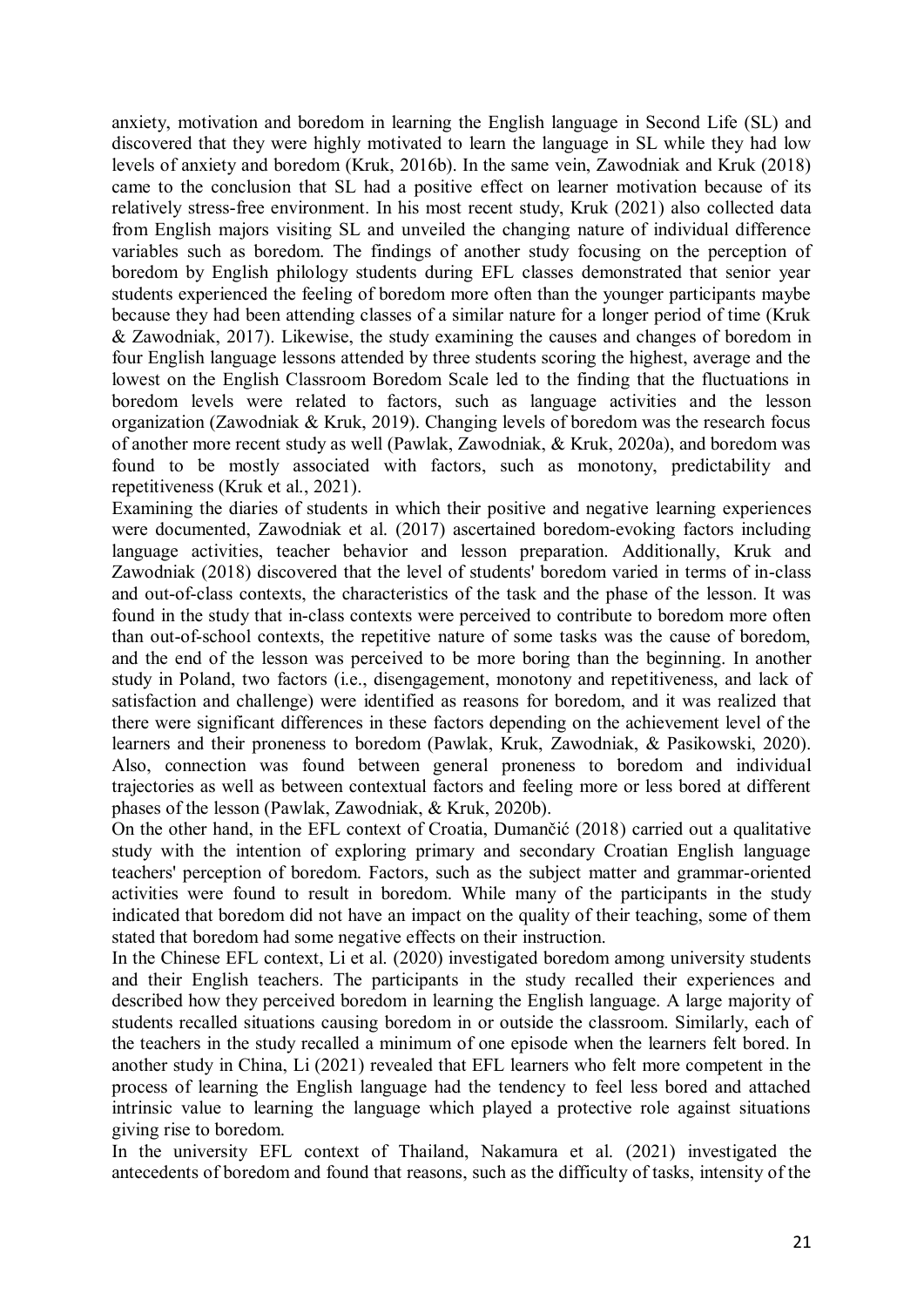input, inadequacy in second language skills and unwanted behaviors of classmates lead to boredom in the classroom.

To the best of authors' knowledge, no studies have specifically dealt with the concept of boredom in the EFL context of Turkey. Given the fact that boredom is a construct which has not attracted adequate attention in the foreign language classroom (Li, 2021; Kruk & Zawodniak, 2020), the present study has the main objective to adapt the BPELC-R scale (Pawlak, Kruk, Zawodniak, & Pasikowski, 2020) into the high school EFL context of Turkey and to reveal high school EFL learners' levels of boredom and whether their levels of boredom differ significantly depending on the variables of gender, selected academic track and grade level. Therefore, the current study addresses the following research questions:

1. What are high school EFL learners' levels of boredom?

2. Do high school EFL learners' levels of boredom differ significantly depending on gender?

3. Do high school EFL learners' levels of boredom differ significantly depending on the selected academic track?

4. Do high school EFL learners' levels of boredom differ significantly depending on grade level?

# **METHOD**

# **Participants**

A total of 680 EFL students from eight different public high schools in a city in the Black Sea Region of Turkey volunteered to participate in the study. Throughout high school, EFL students in Turkey proceed through the Common European Framework of Reference for Languages (CEFR) levels, and the English proficiency levels of 9th, 10th, 11th and 12th graders are described respectively in the high school English curriculum of the Ministry of National Education (MoNE) as follows: A1/A2, A2+/B1, B1+/B2, B2+ (MoNE, 2018). The demographic distribution of the participants in line with the grade levels is as follows: 236 9th graders, 202 10th graders, 161 11th graders, and 81 12th graders. Also, 461 (67.8%) of the participants are female while the remaining 219 (32.2%) are male. The age range of the participants is between 14 and 17.

In most of the high schools in Turkey, when students are in the 10th grade, they choose academic tracks, such as science, Turkish language-mathematics and foreign languages as the first step of career choice and start taking more courses in line with their selected academic tracks (Güneş & Korkut-Owen, 2021; Eren & Coşkun, 2016). While the majority of students had not yet made a track selection at the time when the scale was administered, the number of students is 106 in the Turkish language-mathematics track, 98 in science and 57 in the foreign languages track.

# **Instrument**

The original scale under the shortened title of BPELC-R was developed by Pawlak, Kruk, Zawodniak and Pasikowski (2020). It includes a two-factor structure with 23 7-point Likert items. The first factor having a high internal consistency reliability ( $\alpha$  = .89) was named by the researchers as "disengagement, monotony and repetitiveness" (henceforth DMR), and it contains items focusing on participants' perception of time, lack of stimulation, the monotonous nature of the lessons, reluctance to participate in the activities, and behaviors not related to the activities. In contrast, the second factor ( $\alpha$  = .88) labeled as "lack of satisfaction and challenge" (henceforth LSC) contains items related to the lack of satisfaction with English language classes, being engaged in unchallenging activities and the lack of challenge.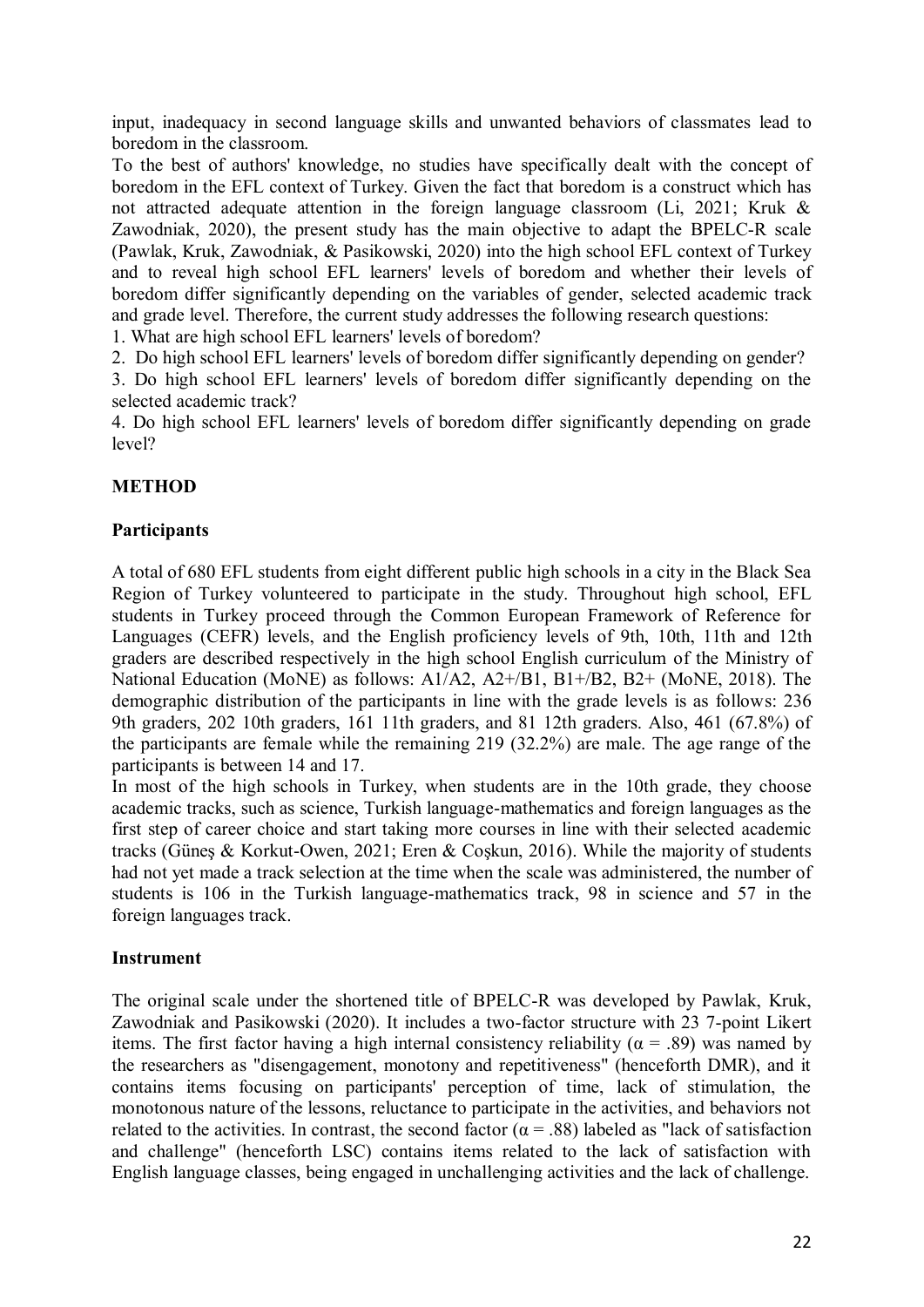## **Adaptation into Turkish**

The BPELC-R scale originally designed for university students was translated without any modifications from English to Turkish for high school students. The translation was done by an English instructor holding a PhD in ELT and was named as Boredom in English Language Classes Scale. Then, expert opinions of a group of instructors who have PhDs in the relevant fields were obtained (Yüksel et al., 2019; Yüksel & Yıldız, 2019). First, to maintain the accuracy of the translation, the original scale and the translated version were sent out to receive feedback from two instructors working in the department of translation and interpretation. After necessary revisions were made in line with their feedback, the opinions of two instructors in the field of teaching the Turkish language were obtained in terms of the comprehensibility and the grammatical correctness of the items in Turkish. Afterwards, the face validity of the final scale was checked by an instructor working in the department of measurement and evaluation. Finally, the opinions of five high school students were gathered to reveal whether any of the items were not comprehensible enough.

# **Data Analysis**

The data were analyzed in line with earlier scale adaptation studies (Yüksel et al., 2019; Yüksel & Yıldız, 2019) using SPSS 22.0 and AMOS 23.0 package programs. Exploratory factor analysis (henceforth EFA) was used to examine the scale's factor structure, and the inclusion of the items in the scale was determined by considering their load values between 0.30 and above; on the other hand, confirmatory factor analysis (henceforth CFA) was used to understand whether the translated scale was compatible with the original scale in terms of factor structure when the data was collected from another sample (Kline, 2011; Tabachnick & Fidell, 2007).

Item analysis was performed to identify the distinctiveness of the scale items. Total item correlation above 0.30 was deemed to be sufficient, and in the item analysis based on internal consistency criteria, 27% of the upper group and 27% of the subgroup of the scale score distribution were determined (Flury & Riedwyl, 1988). The t test was applied between these two groups, and the t values were calculated. Also, item total correlation was included in the analysis. To reveal the reliability of the scale, the Cronbach's alpha internal consistency coefficient was calculated and the following values were investigated to discover the convergent validity of the scale: standard factor loads, average variance extracted (henceforth AVE) and construct reliability (henceforth CR); furthermore, the discriminant validity of the scale was maintained by the comparison of the square root of the AVE which is related to a specific construct (Fornell & Larcker, 1981).

In this study, the normality Kolmogrov-Simirnov test was used (Kwak & Kim, 2017). To examine whether participants' boredom levels differ depending on the gender, Mann Whitney U Test was applied, and to unveil the effect of grade level and selected academic tracks on the level of boredom, Kruskal - Wallis Test was run. The source of the differences among groups was identified by the application of Mann Whitney U Test as pairs. Moreover, the mean and standard deviation values of the variables were computed.

# **RESULTS**

# **Validity of the Scale**

The construct validity of the scale was investigated by means of EFA. It was revealed that the data set is suitable to perform factor analysis considering the Kaiser-Meyer-Olkin (KMO) fit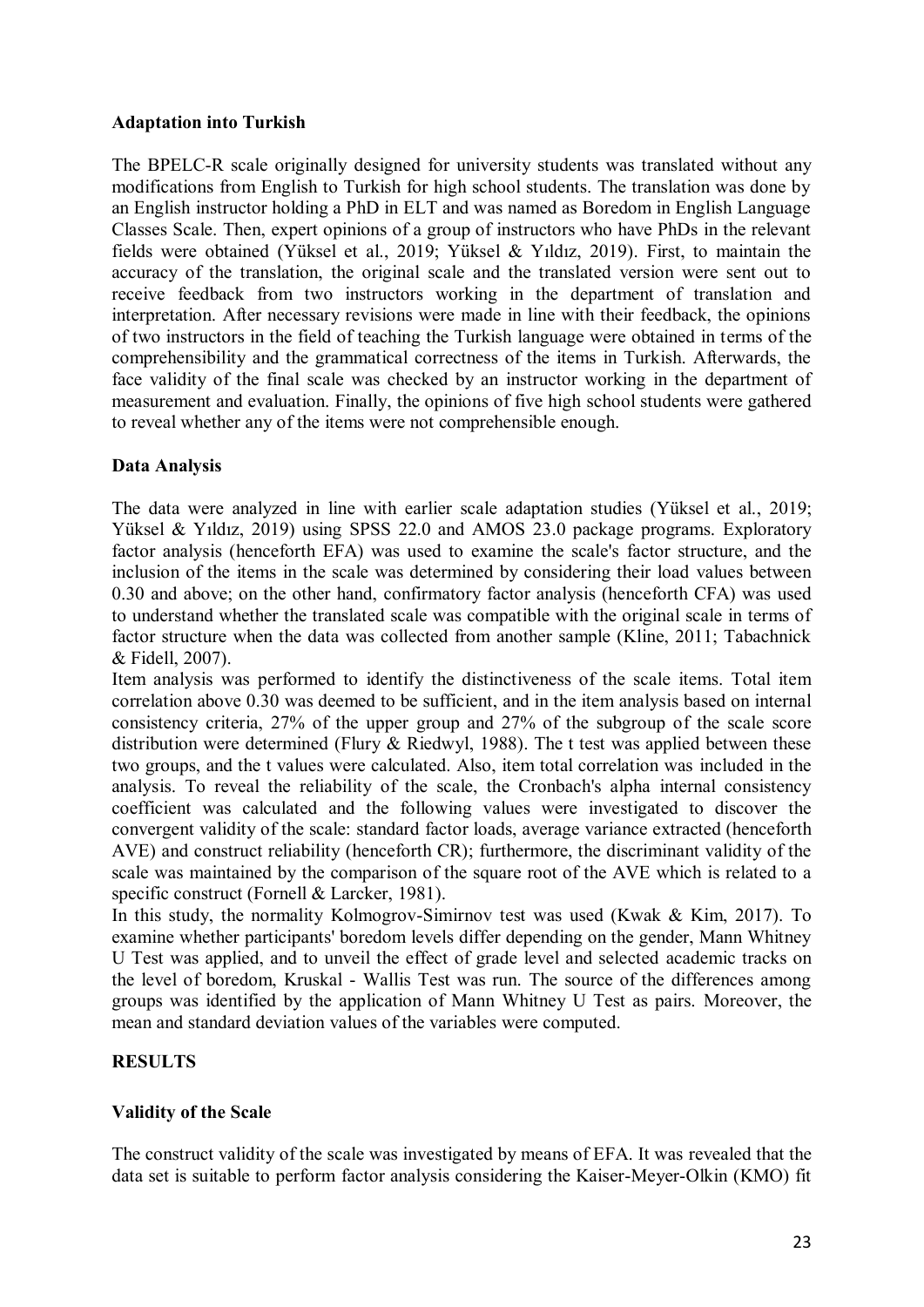| Item                       | ${\rm DMR}$ | ${\rm LSC}$ |
|----------------------------|-------------|-------------|
| 23                         | .854        |             |
| 20                         | .849        |             |
| $22\,$                     | .842        |             |
| 6                          | .834        |             |
| $\mathbf{1}$               | .819        |             |
| 21                         | .811        |             |
| 19                         | .793        |             |
| 10                         | .777        |             |
| 14                         | .760        |             |
| 15                         | .754        |             |
| 11                         | .747        |             |
| 16                         | .680        |             |
| 18                         | .550        |             |
| $17$                       | .342        |             |
| $\overline{4}$             |             | .883        |
| $\mathfrak{Z}$             |             | .878        |
| $\sqrt{2}$                 |             | .836        |
| 8                          |             | .810        |
| 13                         |             | .799        |
| 12                         |             | .793        |
| $\sqrt{ }$                 |             | .749        |
| 9                          |             | .635        |
| 5                          |             | .393        |
| Explained Variance: 66.64% |             |             |
| Factor 1: 51.22%           |             |             |
| Factor 2: 15.42%           |             |             |

coefficient (0.914) and the Bartlett test chi-square value (15373.518,  $p \le 0.001$ ) (Büyüköztürk, 2008). The EFA results are presented in Table 1:

As can be observed in Table 1, two factors that explain 66.64% of the total variance and have an eigenvalue above 1 were obtained. The first factor (DMR) consists of 14 items (23, 20, 22, 6, 1, 21, 19, 10, 14, 15, 11, 16, 18 and 17) and the second factor (LSC) is comprised of 9 items (4, 3, 2, 8, 13, 12, 7, 9 and 5). The factor loads of the first factor items vary between 0.342 and 0.854, and the items in the second factor have factor loads between 0.393 and 0.883. It is an appropriate criterion for each item to be included in the scale to have a factor load value above 0.50; therefore, items 17 (.342) and 5 (.393) were removed from the scale because of their low factor loadings (Truong & McColl, 2011). On the other hand, the CFA results presented in Figure 1 showed a good fit with the data of this research ( $\chi^2$  / df = 4.78;  $CFI = 0.918$ ; IFI =  $0.925$ ; NFI =  $0.912$ ; RMSEA =  $0.057$ ) (Zainudin, 2012). Factor loads were found to be between 0.55 and 0.88, and thus they are sufficient values for the factor load of the items (Whitley & Kite, 2012). As a result of the analysis of regression coefficients by means of significance tests, the factor loads of all items in the scale were found to be significant ( $p < 0.05$ ).

**Table 1.** EFA Results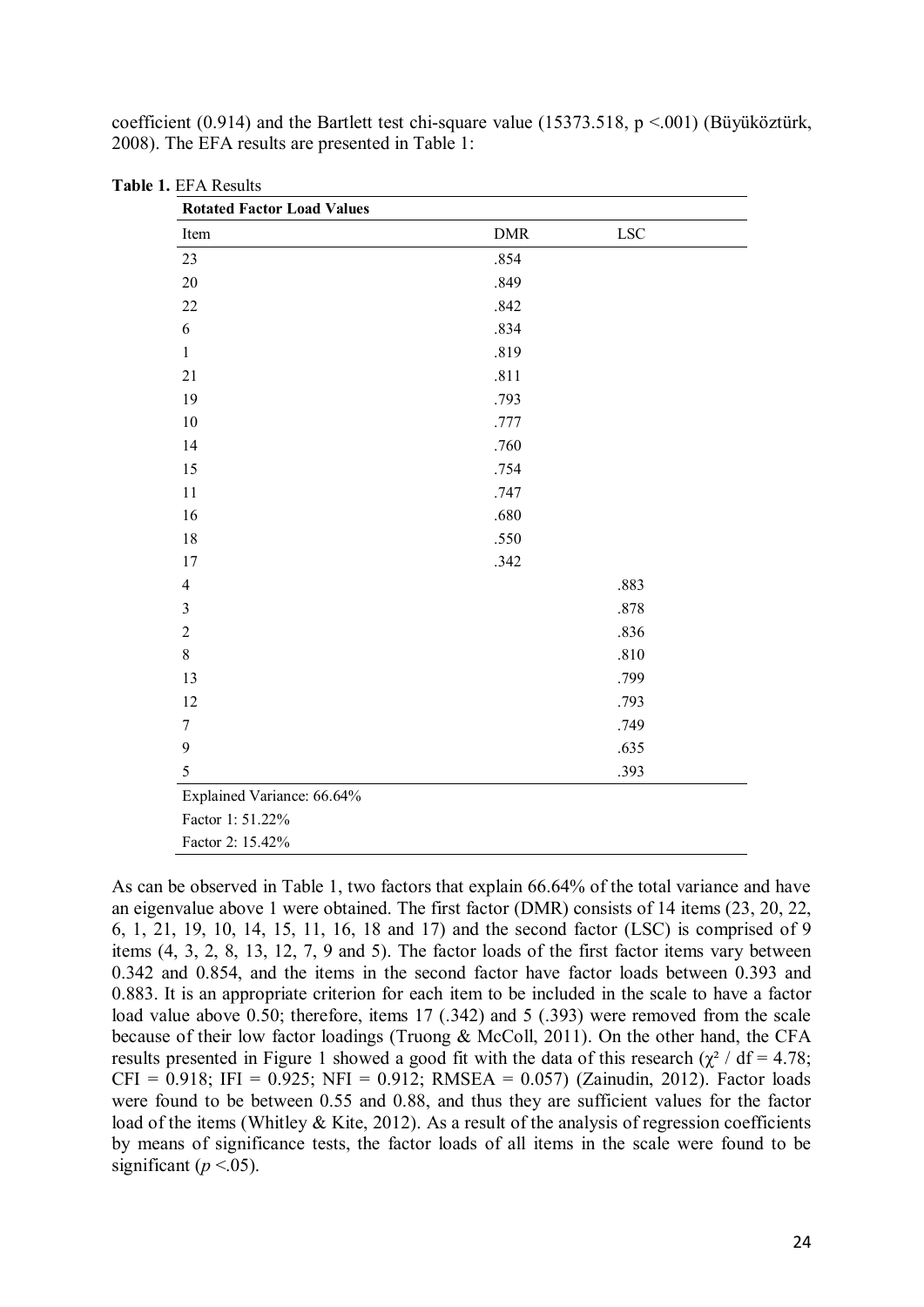

# **Convergent Validity Findings**

In addition to factor loads, AVE and CR values are also important to reveal the convergent validity (Farrell & Rudd, 2009). Therefore, standard factor loads, AVE and CR values are provided in Table 2.

| Items            | <b>DMR</b> | <b>LSC</b> |  |
|------------------|------------|------------|--|
| 23               | .854       |            |  |
| $20\,$           | .849       |            |  |
| 22               | .842       |            |  |
| 6                | .834       |            |  |
| $\mathbf{1}$     | .819       |            |  |
| 21               | .811       |            |  |
| 19               | .793       |            |  |
| 10               | .777       |            |  |
| 14               | .760       |            |  |
| 15               | .754       |            |  |
| 11               | .747       |            |  |
| 16               | .680       |            |  |
| 18               | .550       |            |  |
| $\overline{4}$   |            | .883       |  |
| $\mathfrak{Z}$   |            | .878       |  |
| $\overline{c}$   |            | .836       |  |
| $\,$ $\,$        |            | .810       |  |
| 13               |            | .799       |  |
| 12               |            | .793       |  |
| $\boldsymbol{7}$ |            | .749       |  |
| 9                |            | .635       |  |
| <b>AVE</b>       | 0.49       | 0.53       |  |
| CR               | 0.618      | 0.699      |  |

**Table 2.** Standard Factor Loads, AVE and CR Values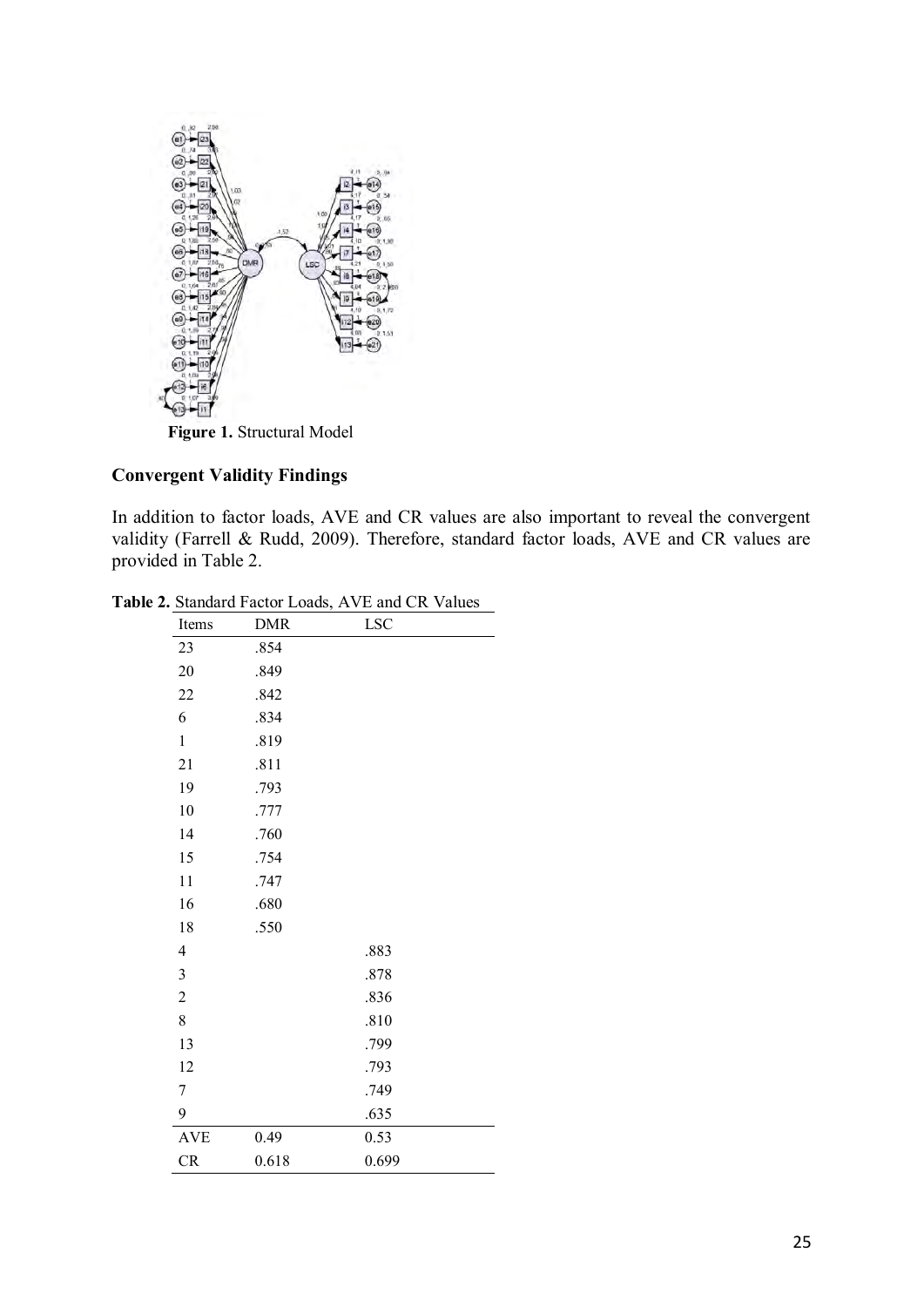As can be understood from Table 2, the AVE values of all factors are above 50%. Also, the CR values were found to be 0.618 for the DMR factor and 0.60-0.70 for the LSC factor. These results indicate that the scale has convergent validity (Hair et al., 2010).

## **Discrimination Validity Findings**

For discrimination validity, the AVE value of both factors must be higher than the square of the correlation coefficient between these factors (Henseler et al., 2014). The squares of the correlation coefficients calculated for the factors and the AVE values of the factors are illustrated in Table 3.

**Table 3.** Squares of the Correlation Values and AVE Values

| <b>Factors</b>     | DMR   | LSC |  |
|--------------------|-------|-----|--|
| DMR $(AVE=0.49)$   |       |     |  |
| LSC (AVE= $0.53$ ) | 0.016 |     |  |

It can be realized from Table 3 that the two-factor scale has discrimination validity (AVE value for the DMR factor .49>.016; AVE value for the LSC factor .53>.016).

## **Item Analysis Results of the Scale**

The results of the T-test and the corrected item-total correlations are provided in Table 4.

| <b>Items</b>   | t values | p    | item-total correlation |  |
|----------------|----------|------|------------------------|--|
| 23             | 10.238   | .00  | .542                   |  |
| 20             | 7.516    | .00  | .456                   |  |
| 22             | 8.421    | .00  | .478                   |  |
| 6              | 8.124    | .00  | .525                   |  |
| $\mathbf{1}$   | 6.318    | .00  | .384                   |  |
| 21             | 7.368    | .00  | .518                   |  |
| 19             | 9.158    | .00  | .425                   |  |
| 10             | 10.24    | .00  | .511                   |  |
| 14             | 8.316    | .00  | .436                   |  |
| 15             | 7.396    | .00  | .409                   |  |
| 11             | 10.784   | .00  | .326                   |  |
| 16             | 8.315    | .00  | .478                   |  |
| 18             | 10.03    | .00  | .502                   |  |
| $\overline{4}$ | 11.98    | .00  | .457                   |  |
| 3              | 12.14    | .00. | .489                   |  |
| $\overline{c}$ | 8.946    | .00  | .365                   |  |
| 8              | 9.124    | .00  | .425                   |  |
| 13             | 12.656   | .00  | .489                   |  |
| 12             | 7.354    | .00  | .389                   |  |
| $\overline{7}$ | 6.587    | .00  | .431                   |  |
| 9              | 10.25    | .00  | .361                   |  |

**Table 4.** Item Analysis and Differences between Top and Bottom 27%

As illustrated in Table 4, item-total correlations of the items were found to be between .326 and .542, and the t-values were between 6.318 and 12.656. The item total correlation values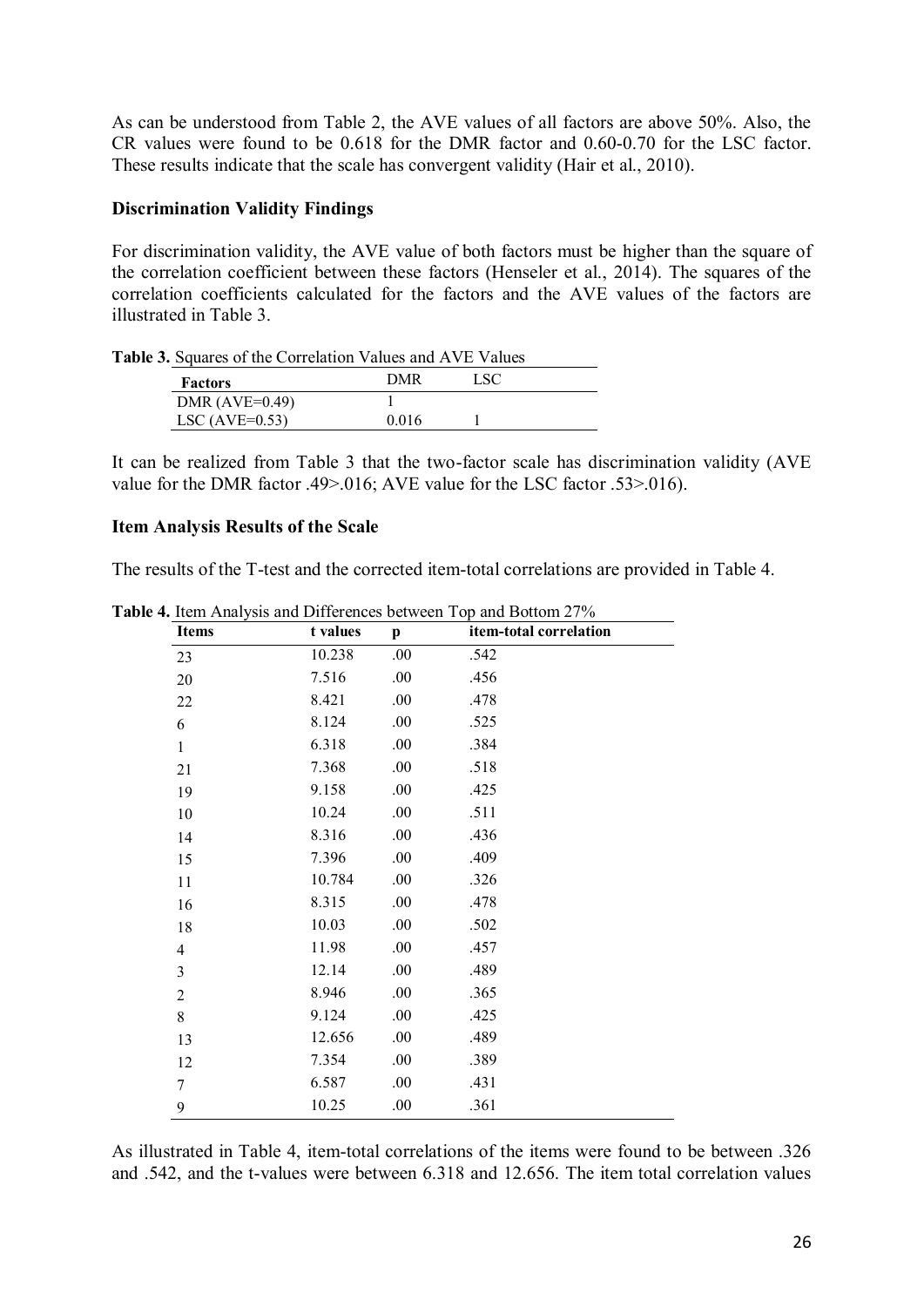of the items were above 0.30. These values mean that the items sufficiently represent the whole scale (Hair et al., 2010). The discrimination values of all the items in the scale were found to be sufficient  $(p < 0.05)$ .

### **Reliability of the Scale**

The Cronbach's alpha internal consistency coefficients found for each of the items are presented in Table 5.

| <b>Item No</b> | Cronbach a | <b>Sub-dimensions</b> | Cronbach a |
|----------------|------------|-----------------------|------------|
| 23             | .756       |                       |            |
| $20\,$         | .745       |                       |            |
| 22             | .690       |                       |            |
| 6              | .750       |                       |            |
| $\mathbf{1}$   | .754       |                       |            |
| 21             | .912       |                       |            |
| 19             | .978       | <b>DMR</b>            | .786       |
| 10             | .866       |                       |            |
| 14             | .745       |                       |            |
| 15             | .698       |                       |            |
| 11             | .780       |                       |            |
| 16             | .862       |                       |            |
| 18             | .749       |                       |            |
| $\overline{4}$ | .779       |                       |            |
| $\mathfrak{Z}$ | .781       |                       |            |
| $\overline{c}$ | .780       |                       |            |
| 8              | .757       | <b>LSC</b>            | .745       |
| 13             | .845       |                       |            |
| 12             | .816       |                       |            |
| 7              | .784       |                       |            |
| 9              | .658       |                       |            |

**Table 5.** Reliability Analysis Results for the Items

As can be realized from Table 5, the Cronbach's alpha coefficients for the DMR factor (.786), for the LSC factor (.745) and for the whole scale (.762) demonstrate that the scale has sufficient reliability (Nunnally & Bernstein, 1994).

### **Results Regarding Students' Boredom Level in English Language Classes**

In line with the first research question (What are high school EFL learners' levels of boredom?), students' boredom levels according to factors (Table 6) and students' boredom levels for each item (Table 7) are illustrated. The mean and the standard deviations for both factors and the whole scale are presented according to factors in Table 6.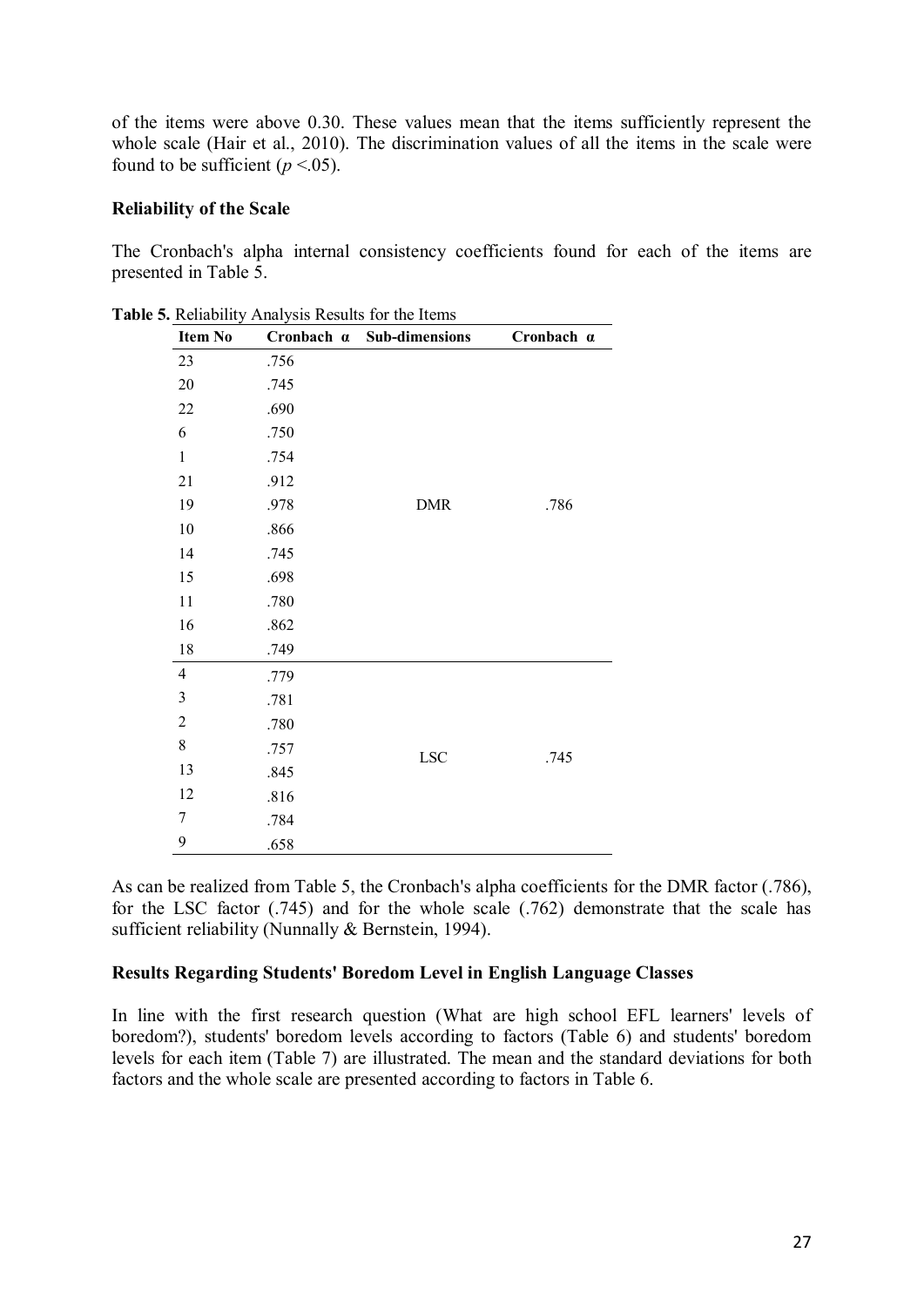**Table 6.** Students' Boredom Levels According to Factors

| (Boredom in English Language Classes Scale) |     | Δ    |      |  |
|---------------------------------------------|-----|------|------|--|
| <b>DMR</b>                                  | 680 | 4 34 |      |  |
| <b>LSC</b>                                  | 680 | 4.40 | 1.16 |  |
| The Whole Scale                             | 680 | 4.36 |      |  |

As can be seen in Table 6, for the DMR factor, the mean score was found to be 4.34 and the standard deviation was calculated as 1.22. In a similar vein, the mean score of the LSC factor is 4.40 and the standard deviation is 1.16. For the whole scale, the mean score was calculated as 4.36 and the standard deviation is 1.31. These results indicate that the boredom level of the participants in English language classes is at the medium level. The fact that the mean scores of both factors are close to each other also shows that students' perception of boredom does not differ depending on the factors. The answers given by the students (1-I completely disagree and 7-I completely agree) to each item are demonstrated in Table 7.

**Table 7.** Students' Boredom Levels for Each Item

|            |                |             | $\overline{X}$ |      |     | 1             |             | $\boldsymbol{2}$ |     | $\overline{4}$ |     | $\overline{\bf{4}}$ |             | 5             |             | 6                               |          | $\overline{7}$ |
|------------|----------------|-------------|----------------|------|-----|---------------|-------------|------------------|-----|----------------|-----|---------------------|-------------|---------------|-------------|---------------------------------|----------|----------------|
| Factor     | <b>Items</b>   | $\mathbf n$ |                | SS   | f   | $\frac{0}{0}$ | $\mathbf f$ | $\%$             | f   | $\%$           | f   | $\frac{0}{0}$       | $\mathbf f$ | $\frac{6}{9}$ | $\mathbf f$ | $\%$                            | f        | $\frac{0}{0}$  |
|            | $\mathbf{1}$   | 680         | 4.35           | 1.92 | 80  | 11.8          | 51          | 7.5              | 105 | 15.4           | 91  | 13.4 120            |             | 17.6          | 161         | 19.3                            | 102      | 15.0           |
|            | 6              | 680         | 4.49           | 1.88 | 55  | 8.1           | 69          | 10.1             | 85  | 12.5           | 114 | 16.8                | 112         | 16.5          | 121         | 17.8                            |          | 124 18.2       |
|            | 10             | 680         | 4.46           | 1.97 | 76  | 11.2          | 62          | 9.1              | 78  | 11.5           | 108 | 15.9                | 90          | 13.2          | 142         | 20.9                            | 124      | 18.2           |
|            | 11             | 680         | 3.61           | 2.08 | 159 | 23.4          | 96          | 14.1             | 73  | 10.7 123       |     | 18.1                | 75          | 11.0          | 57          | 8.4                             | 97       | 14.3           |
|            | 14             | 680         | 3.76           | 1.96 | 115 | 16.9          | 105         | 15.4             | 91  | 13.4 125       |     | 18.4                | 73          | 10.7          | 99          | 14.6                            | 72       | 10.6           |
|            | 15             | 680         | 3.69           | 1.87 | 118 | 17.4          | 80          | 11.8             | 116 | 17.1           | 148 | 21.8                | 77          | 11.3          | 78          | 11.5                            | 63       | 9.3            |
| <b>DMR</b> | 16             | 680         | 4.26           | 1.87 | 71  | 10.4          | 69          | 10.1             | 91  | 13.4           | 136 | 20.0                | 100         | 14.7          | 119         | 17.5                            | 94       | 13.8           |
|            | 18             | 680         | 4.66           | 2.06 | 90  | 13.2          | 44          | 6.5              | 67  | 9.9            | 81  | 11.9                | 76          | 11.2          | 164 24.1    |                                 | 158      | 23.2           |
|            | 19             | 680         | 4.57           | 1.90 | 61  | 9.0           | 61          | 9.0              | 73  | 10.7           | 108 |                     |             |               |             | 15.9 122 17.9 117 17.2 138 20.3 |          |                |
|            | 20             | 680         | 4.77           | 1.94 | 61  | 9.0           | 45          | 6.6              | 84  | 12.4           | 78  | 11.5                | 105         | 15.4 143      |             | 21.0                            | 164 24.1 |                |
|            | 21             | 680         | 4.52           | 2.02 | 75  | 11.0          | 65          | 9.6              | 75  | 11.0           | 114 | 16.8                | 77          | 11.3          | 115         | 16.9                            | 159 23.4 |                |
|            | 22             | 680         | 4.40           | 2.07 | 94  | 13.8          | 55          | 8.1              | 85  | 12.5           | 106 | 15.6                | 71          | 10.4 123      |             | 18.1                            | 146 21.5 |                |
|            | 23             | 680         | 4.44           | 1.94 | 76  | 11.2          | 59          | 8.7              | 86  | 12.6           | 98  | 14.4                | 94          | 13.8 158      |             | 23.2                            |          | 109 16.0       |
|            | $\overline{2}$ | 680         | 4.90           | 1.87 | 52  | 7.6           | 47          | 6.9              | 55  | 8.1            | 100 | 14.7                | 94          | 13.8          | 167         | 24.6                            | 165 24.3 |                |
|            | $\overline{3}$ | 680         | 5.07           | 1.95 | 57  | 8.4           | 38          | 5.6              | 67  | 9.9            | 60  | 8.8                 | 81          | 11.9          | 166         | 24.4                            | 211      | 31.0           |
|            | $\overline{4}$ | 680         | 4.33           | 1.84 | 66  | 9.7           | 64          | 9.4              | 93  | 13.7           | 120 | 17.6                | 115         | 16.9          | 133         | 19.6                            | 89       | 13.1           |
| LSC        | $\tau$         | 680         | 4.57           | 1.87 | 74  | 10.9          | 85          | 12.5             | 115 | 16.9           | 123 | 18.1 100 14.7       |             |               | 93          | 13.7                            | 90       | 13.2           |
|            | 8              | 680         | 4.17           | 1.80 | 65  | 9.6           | 76          | 11.2             | 92  | 13.5           | 156 | 22.9                |             | 102 15.0      | 108         | 15.9                            | 81       | 11.9           |
|            | 9              | 680         | 4.43           | 2.00 | 72  | 10.6          | 42          | 6.2              | 71  | 10.4           | 72  | 10.6                | 84          | 12.4          | 162         | 23.8                            | 177      | 26.0           |
|            | 12             | 680         | 4.58           | 1.89 | 58  | 8.5           | 63          | 9.3              | 62  | 9.1            | 134 | 19.7                | 113         | 16.6          | 104         | 15.3                            | 146      | 21.5           |
|            | 13             | 680         | 4.05           | 2.10 | 147 | 21.6          | 105         | 15.4             | 91  | 13.4           | 92  | 13.5                | 63          | 9.3           | 92          | 13.5                            | 90       | 13.2           |

Table 7 shows that the mean scores for different dimensions of the DMR factor were found as follows: students' perception of time (items 1,  $23=\bar{x}$  4.39), lack of stimulation (items 6, 15, 20, 22=  $\bar{x}$  4.33), the monotonous nature of the lessons (items 11, 16=  $\bar{x}$  3.93), reluctance to participate in the activities (items 10, 14, 21=  $\bar{x}$  4.24) and behaviors not related to the activities (items 18, 19 =  $\bar{x}$  4.61). The results indicate that EFL students mostly experience boredom due to the monotonous nature of the lessons. On the other hand, the mean scores for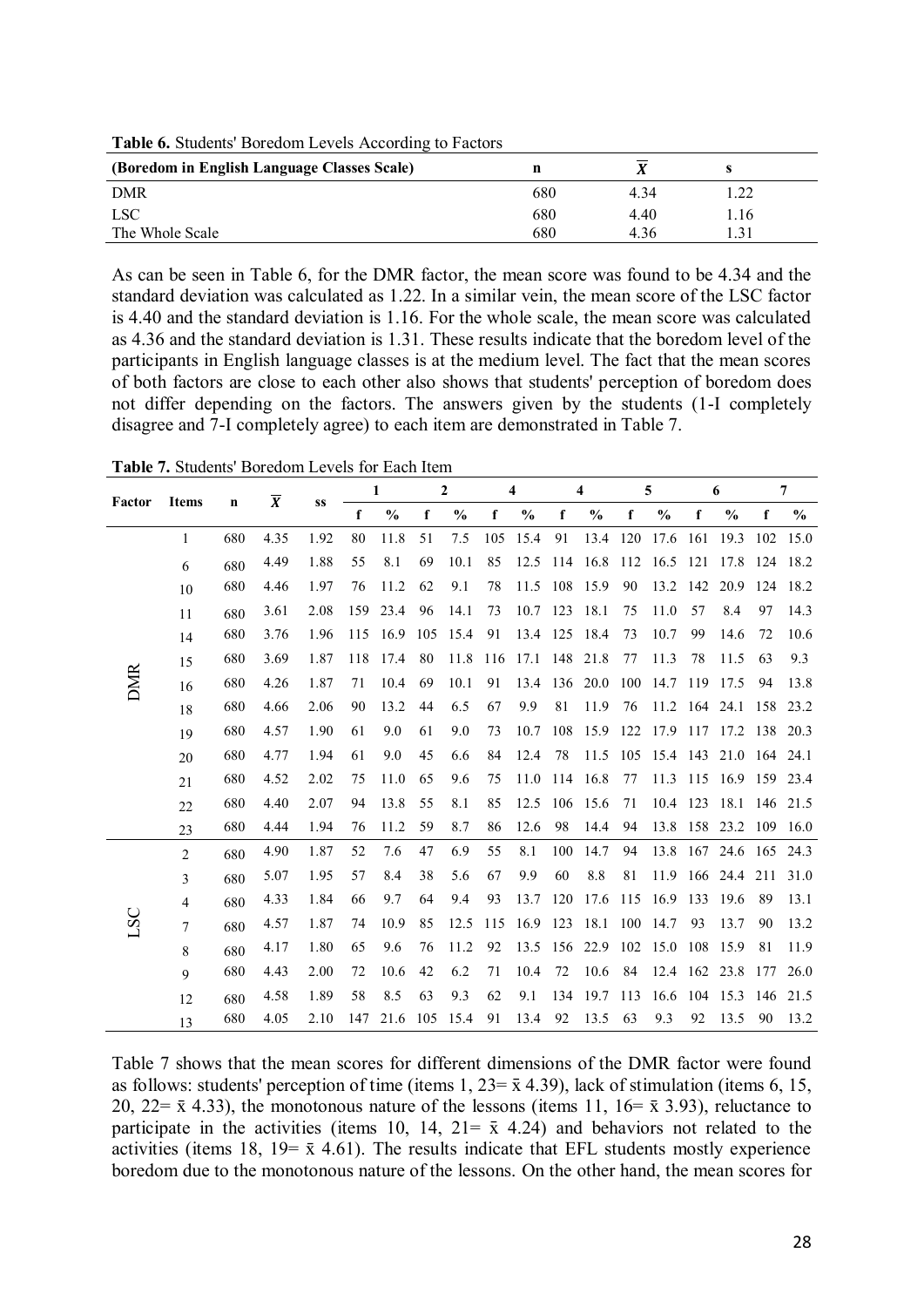the dimensions of the LSC factor were found as follows: the lack of satisfaction with English lessons (items 4, 8, 9=  $\bar{x}$  4.31), being engaged in unchallenging activities (items 2, 3=  $\bar{x}$  4.98) and the lack of challenge (items 7, 12, 13=  $\bar{x}$  4.40). These findings reveal that boredom is mostly experienced because of the lack of satisfaction with English lessons.

# **Results Regarding the Gender Variable**

The Kolmogrov-Simirnov test was applied (Kwak & Kim, 2017), and the results are provided in Table 8. In order to answer the second research question (Do high school EFL learners' levels of boredom differ significantly depending on gender?), the Mann Whitney U Test was used, and the findings are presented below.

**Table 8.** Kolmogorov-Simirnov Normality Test Results Regarding the Gender

|                 | <b>Kolmogrov-Simirnov</b> |     |     |  |
|-----------------|---------------------------|-----|-----|--|
| <b>Test</b>     | n s                       |     |     |  |
| The Whole Scale | 065                       | oou | 000 |  |

As illustrated in Table 8, the research data were not normally distributed  $(p \le 0.05)$ . Therefore, non-parametric methods were used to investigate the effects of demographic variables. Mann Whitney U Test was applied to investigate the effect of gender on students' boredom levels, and it was ascertained that there is no significant difference between male and female students ( $U = 49139.0$ ,  $p > .05$ ). The mean rank of the female students (343.4) was found to be close to male students' mean rank (334.3).

# **Results Regarding the Selected Academic Track Variable**

Related to the third research question (Do high school EFL learners' levels of boredom differ significantly depending on the selected academic track?), since the data were not normally distributed, the Kruskal - Wallis Test was firstly run to reveal the effect of the selected academic track on students' boredom levels in English language classes. In Table 9 summarizing the results, the category named as *Not selected* refers to students who had not selected their academic tracks.

| <b>Factors</b>  | Track                                                                      | N   | <b>Mean</b><br>Rank | sd $\chi^2$ |       | $\boldsymbol{p}$ | Significant<br><b>Difference</b>      |
|-----------------|----------------------------------------------------------------------------|-----|---------------------|-------------|-------|------------------|---------------------------------------|
| The Whole Scale | Turkish language-mathematics (A)<br>Science $(B)$<br>Foreign languages (C) |     | 314.02              |             |       |                  |                                       |
|                 |                                                                            |     | 255.98              |             | 40.07 |                  | $A-B, B-C$<br>$.000 \text{ A-C, B-D}$ |
|                 |                                                                            |     | 452.82              |             |       |                  | A-D                                   |
|                 | Not selected $(D)$                                                         | 419 | 351.69              |             |       |                  |                                       |

**Table 9.** Kruskal - Wallis Test Results Regarding the Selected Academic Track

As presented in Table 9, the selected academic track is an important variable  $[\chi^2(3) = 40.07]$ ,  $p \le 0.05$ . The results of the Mann Whitney U Test unveiled differences between Turkish language-mathematics and science (U=4251,  $p \le 0.05$ ), Turkish language-mathematics and foreign languages (U=1795.5,  $p < 0.05$ ), Turkish language-mathematics and Not selected (U=19682.5,  $p \le 0.05$ ), science and foreign languages (U=1259,  $p \le 0.05$ ), science and Not selected (U=14725,  $p \le 0.05$ ) and foreign languages and Not selected (U=8298,  $p \le 0.05$ ). Students' mean rank in the foreign languages track (452.82) was found to be higher than the mean ranks of the students in the other academic tracks; conversely, the mean rank of the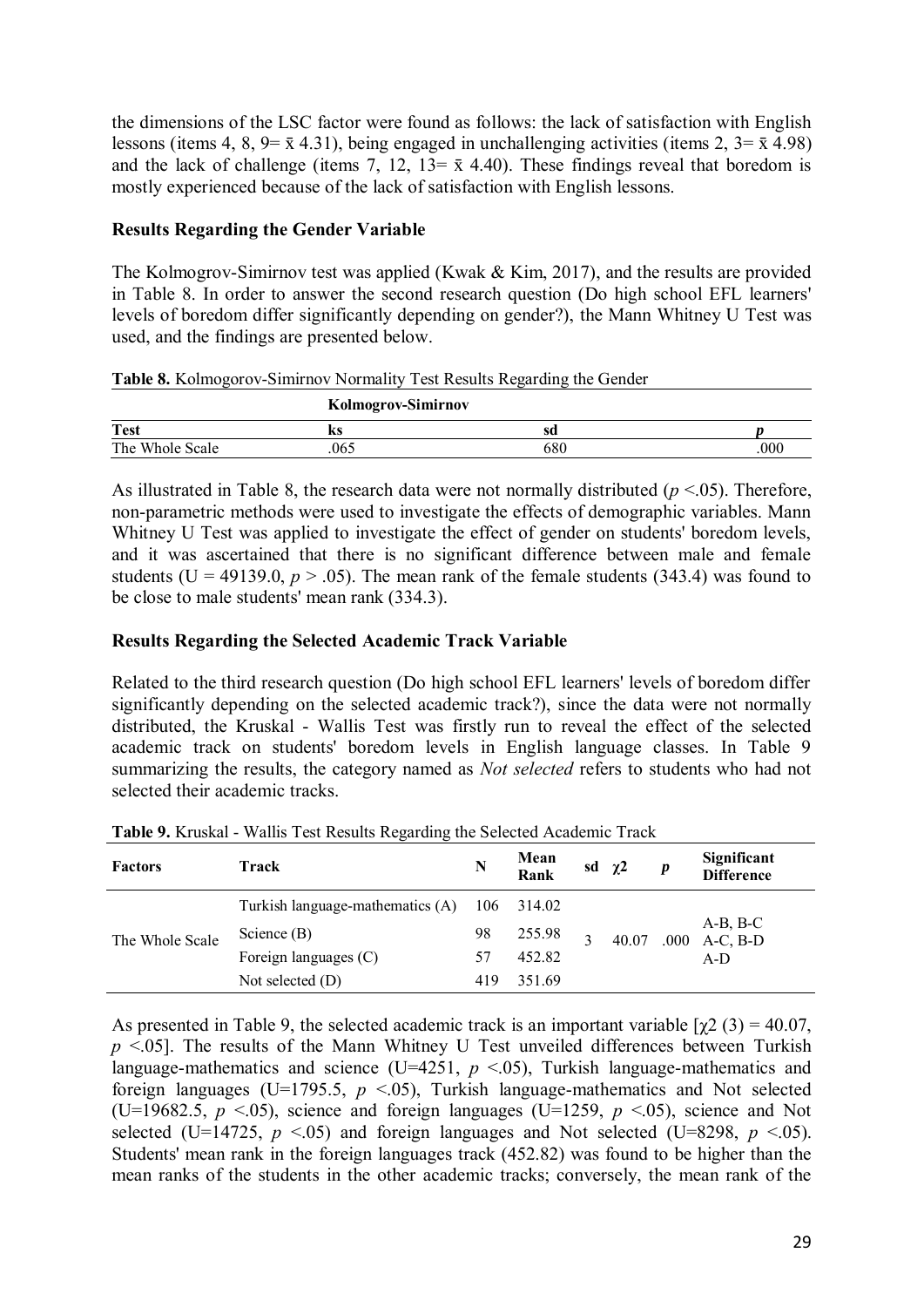students in the science track (255.98) was found to be the lowest. From these findings, it would be true to conclude that students who selected the foreign languages track are the least bored in English lessons while students in the science track feel the most bored.

## **Results Regarding the Grade Variable**

Pertaining to the fourth research question (Do high school EFL learners' levels of boredom differ significantly depending on grade level?), the results of the Kruskal - Wallis Test performed to show whether the grade level had any influence on students' boredom level in English lessons are demonstrated in Table 10.

|                 | Grade<br>Level    | N   | Mean<br>Ranks | sd | $\chi^2$ | $\boldsymbol{p}$ | Significant<br><b>Difference</b> |
|-----------------|-------------------|-----|---------------|----|----------|------------------|----------------------------------|
|                 | 9(A)              | 236 | 368.78        |    |          |                  |                                  |
|                 | 10(B)             | 202 | 338.32        |    |          |                  | $A-C$                            |
| The Whole Scale | 11 <sub>(C)</sub> | 161 | 328.01        | 3  | 11.27    | .010             | $A-D$<br>B-D                     |
|                 | 12(D)             | 81  | 288.38        |    |          |                  |                                  |

|  |  | Table 10. Kruskal - Wallis Test Results Regarding the Grade |  |
|--|--|-------------------------------------------------------------|--|
|  |  |                                                             |  |

It can be realized from Table 10 that grade level is an effective variable in terms of students boredom  $[\gamma 2 (3) = 11.27, p < 0.05]$ . The Mann Whitney U Test revealed differences in terms of boredom levels between 9th and 11th graders (U = 16704,  $p < 0.05$ ), 9th and 12th (U = 7335, *p*  $\leq$ .05) and 10th and 12th graders (U = 6938,  $p \leq$ .05). Additionally, the average rank of 12th grade students (288.38) was found to be the lowest, which indicates that their boredom level was the highest. In contrast, 9th graders' mean ranks (368.78) showed that their boredom level was the lowest. From these findings, it can be concluded that the higher the grade levels of the students, the more boredom they experience in English language classes.

# **DISCUSSION**

The aim of the study was to adapt the BPELC-R (Pawlak, Kruk, Zawodniak, & Pasikowski, 2020) into the Turkish high school EFL context. 680 students from 8 different high schools participated in the study. The results of the EFA showed a 2-factor structure with an eigenvalue above 1 and these factors explain 66.64% of the total variance (Büyüköztürk, 2008). As a result of the CFA analysis, it was found that the model showed a good fit with the data of this research study (Zainudin, 2012). Factor loads varied between 0.55 and 0.88, and items 17 (.342) and 5 (.393) were excluded from the scale because of their low factor loadings (Truong & McColl, 2011). On the other hand, the convergent validity of the scale was maintained by the AVE values of all factors which were found to be above 50%; furthermore, the item-total correlations of the items were between .326 and .542, and the t values varied between 6.318 and 12.656 (Hair et al., 2010). The discrimination power of all the items of the scale was also found to be sufficient  $(p < .05)$ , and the internal consistency of the scale was maintained by calculating the Cronbach's alpha coefficient for the whole scale (.762), for the DMR factor (.786) and for the LSC factor (.745) (Nunnally & Bernstein, 1994).

The resulting instrument after the adaptation process was named the Boredom in English Language Classes Scale which is comprised of 21 items. The mean of the whole scale was 4.36 and the standard deviation was 1.31 which means that the boredom level of the students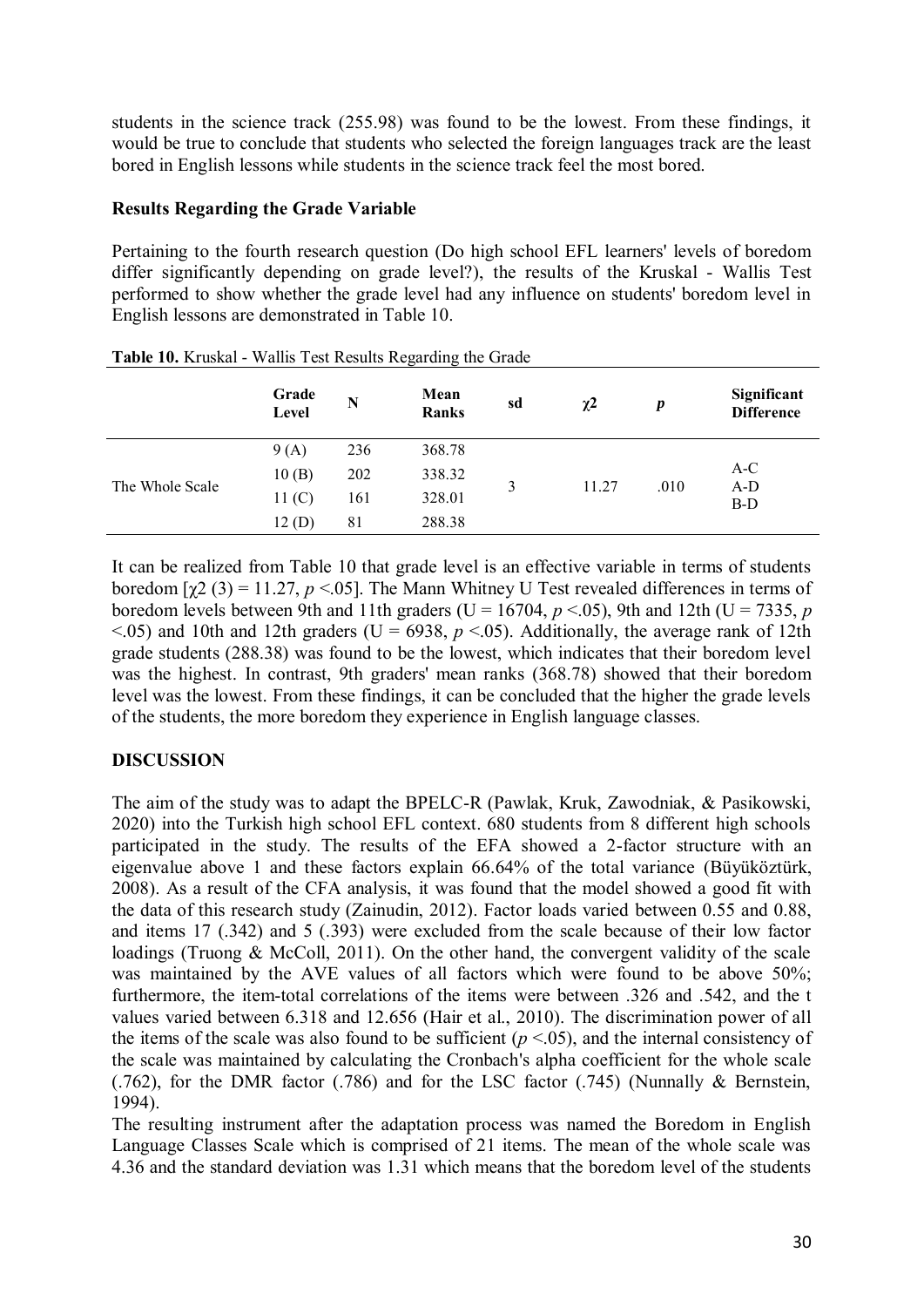in English lessons is at the medium level. This result concurs with the findings of the report published by British Council and TEPAV (2013) which unveiled boredom as one of the most important causes of not enjoying the English classes in the Turkish EFL context.

Item analysis statistics in the present study led to the finding that students experience boredom mostly due to monotony and lack of satisfaction with English classes. The findings related to the monotonous nature of the lessons are in line with the results of other studies concluding that being monotonous, predictable and being taught by the same teachers are important reasons for boredom in English language classes (Kruk & Zawodniak, 2017; Zawodniak et al., 2017; Dumančić, 2018). Repetition of language materials and using the same teaching methods with similar types of activities are also the causes of monotony, thus boredom in the literature (Kruk & Zawodniak, 2020). According to researchers in the field of psychology, emotions such as boredom and frustration can emerge when routines or monotonous activities are obligated (Larson & Richards, 1991; Titz, 2001; Hill & Perkins, 1985).

Considering that boredom is a dynamic construct which can change from one lesson to the next and even in a single class (Zawodniak & Kruk, 2019), the study explored whether EFL learners' boredom levels differ depending on variables, such as gender, grade level and selected academic track at high schools. Contrary to the literature revealing significant differences in boredom proneness depending on gender (von Gemmingen et al., 2003; Jaradat, 2015), no significant difference was discovered in the current study between male and female students regarding their boredom levels.

On the other hand, it was revealed in this study that participants' boredom levels differ significantly depending on their grade level, and boredom increases as the grade level rises. Likewise, Kruk and Zawodniak (2017) ascertained that English majors in Poland experienced the feeling of boredom more frequently than the younger participants and justified this finding by referring to the similar nature of the lessons students had been attending for a long time. An increasing trend of reported boredom was also observed between 5th and 8th graders in another study (Larson & Richards, 1991). Additionally, the grade level was found to be negatively correlated with enjoyment of English language classes in the literature. For instance, while the majority of 5th grade students (80%) in Turkey state that they enjoy English classes, the enjoyment rate reduces continuously every year and ends up with 37% when these students are 12th graders (British Council & TEPAV, 2013). Similarly, although Japanese junior high school EFL learners display enthusiasm about learning the English language throughout the first semester in their first year, their enthusiasm decreases in later semesters (Hatori & Matsubata, 1980).

Another finding of the current research study is that the boredom level of students who selected the foreign languages track was the lowest while the level of boredom in English classes was the highest for students in the science track. This finding can be justified with the intrinsic value attached by more competent learners (i.e., students in the foreign languages track would like to pursue a career related to the English language in the context of the study) to the English language learning process (Li, 2021).

# **PEDAGOGICAL IMPLICATIONS AND CONCLUSIONS**

Considering that the research studies related to boredom in language classes aim to uncover the reasons behind boredom and to conclude some strategies on how to reduce it (Dumančić, 2018), some suggestions in accordance with the findings and the context of the present study can be made. For instance, as recommended by Kruk (2016a), the medium level of boredom found in the study can be lowered if teachers try to understand the boredom proneness of their students and enrich their instructional practices and materials by introducing authentic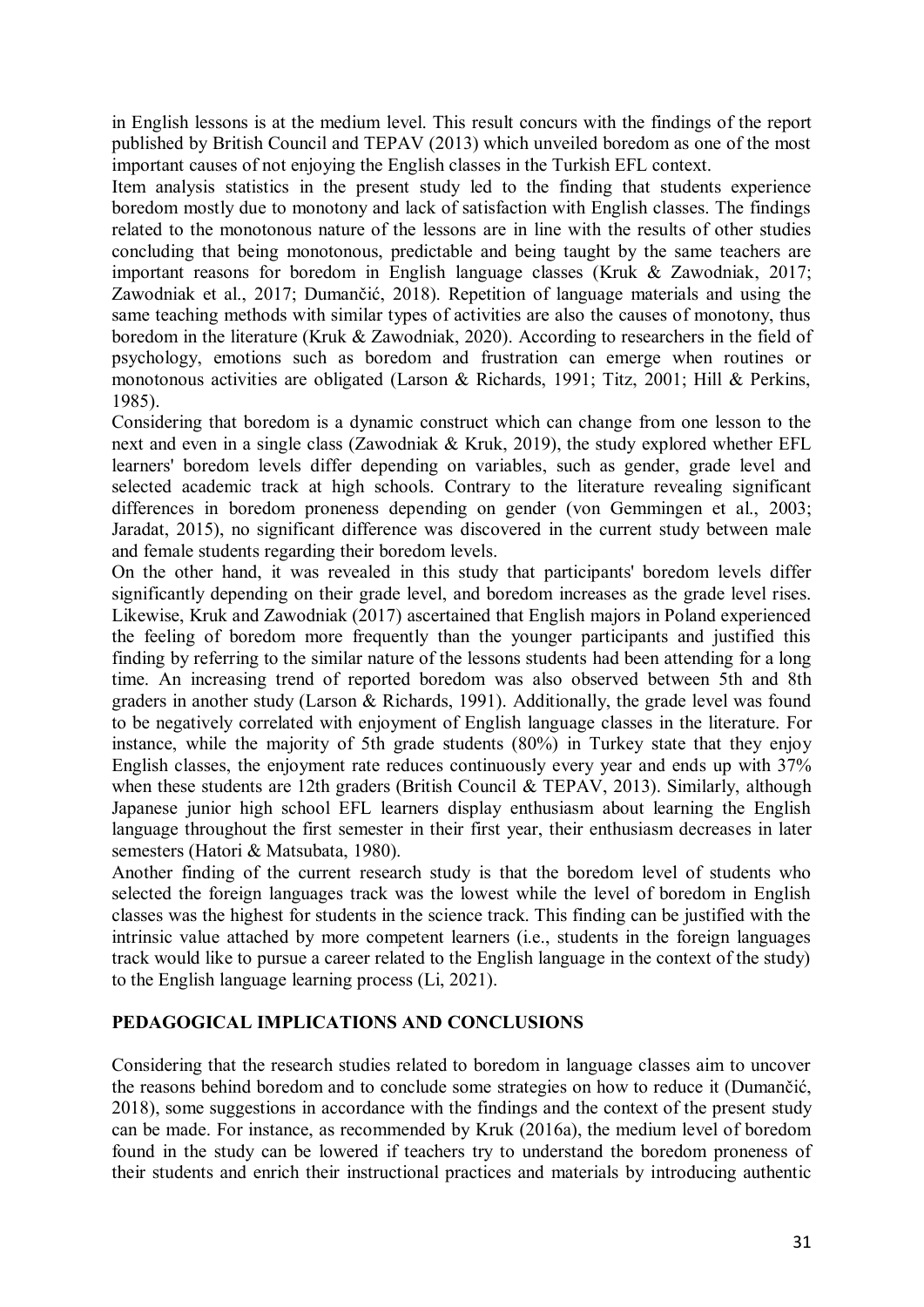materials. He also underlined the need to design a variety of exercises at different difficulty levels and to encourage students to find activities on their own on the Internet.

In order to reduce monotony which was discovered as one of the most common causes of boredom in this study, it is also deemed necessary by Kruk (2016a) to expose students to different language teachers in a school year because students need to observe different teaching methods and techniques. If the similarity of the lessons, materials or teaching styles can be reduced over time, the boredom level which was found to steadily increase in higher grades in the current study can also be decreased (Kruk & Zawodniak, 2017).

Furthermore, now that grammar-oriented activities are one of the causes of boredom in EFL classes (Dumančić, 2018; Kruk, 2016a), interactive learning activities combining meaningful hands-on activities and self-regulated strategies (e.g., goal setting, self-assessment) which can pave the way for student autonomy as language learners ought to be incorporated into the lessons to make students more satisfied with English classes (Zawodniak et al., 2017). The importance of providing choices to learners in line with their most favorable learning environment is also highlighted by other researchers (Vogel-Walcutt et al., 2012).

The discussions between students and teachers related to the responsibility to reduce boredom in the classroom are considered important as well (Nett et al., 2011). According to the emotion theory, students need to identify, be aware of and explain their boredom to be able to deal with it successfully; therefore, a transparent classroom environment where instances of boredom experienced by the students can be openly stated should be created (Eastwood et al., 2012). Finally, Kruk (2016a) emphasizes that students can be motivated in EFL classes by focusing on their needs and desires after a needs analysis study involving students and their teacher/s. Especially for students in the science track who were found in the current study to have the highest level of boredom in English classes, a careful needs analysis aiming to specify their proficiency levels, lacks and wants as well as a comprehensive investigation of factors such as their language learning motivation are essential to be able to make the English language learning experience interesting to them (Nation & Macalister, 2010).

In conclusion, since the concept of boredom has not been investigated sufficiently in the foreign language classroom (Li, 2021) and no such studies have been carried out in Turkey, it would be fair to conclude this study with a call for more research inquiries in the Turkish EFL context. To fill the existing gap in the relevant literature, this study had the main objective to illustrate the adaptation of a scale into the Turkish EFL context and to determine the boredom levels of high school students. Although the aforementioned recommendations can be made considering the results of the present study, these results are limited to eight high schools in the research context and to a quantitative data collection instrument. Therefore, more research studies involving larger sample sizes in a variety of settings (e.g., primary schools, universities) and the addition of open-ended questions to the Likert scale can yield more conclusive results pertaining to the boredom profiles of EFL learners.

### **ACKNOWLEDGEMENT**

The authors are grateful to Dr. Mariusz Kruk for his helpful comments/suggestions on an earlier version of the paper.

### **REFERENCES**

Bearden, L. J., Spencer, W. A., & Moracco, J. C. (1989). A study of high school dropouts. *School Counselor, 37*(2), 113-120.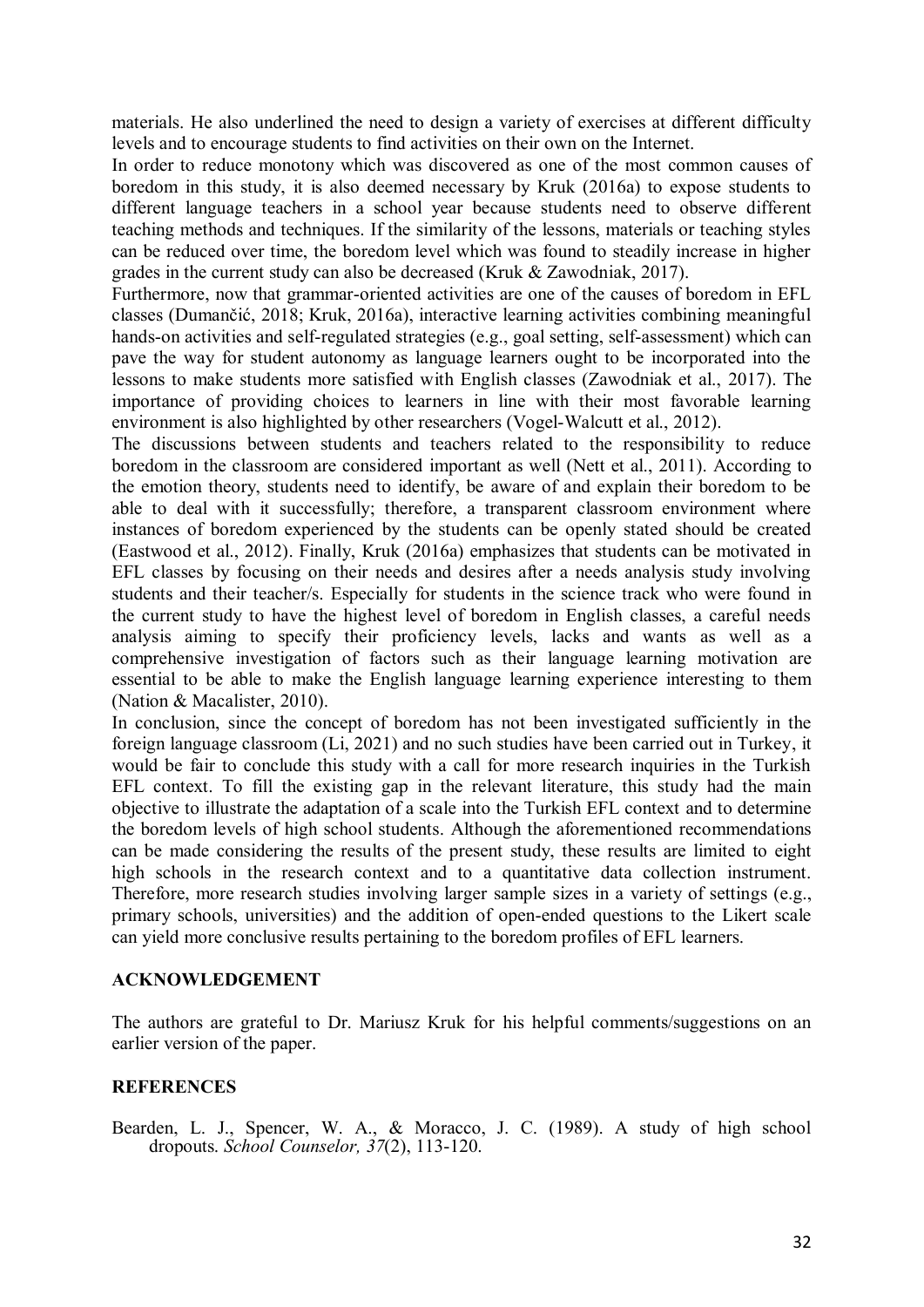- Bench, S. W., & Lench, H. C. (2013). On the function of boredom. *Behavioral Sciences*, *3*, 459-472.
- British Council & TEPAV. (2013). *Turkey national needs assessment of state school English language teaching.* Ankara: Mattek.
- Büyüköztürk, Ş. (2008). *Sosyal bilimler için veri analizi el kitabı: İstatistik, araştırma deseni, SPSS uygulamaları ve yorum*. Ankara: Pegem Akademi.
- Clément, R., Dörnyei, Z., & Noels, K. A. (1994). Motivation, self-confidence, and group cohesion in the foreign language. *Language Learning*, *44*(3), 417-448.
- Dumančić, D. (2018). Investigating boredom among EFL teachers. *ExELL (Explorations in English Language and Linguistics), 6*(1), 57-80.
- Eastwood, J. D., Frischen, A., Fenske, M. J., & Smilek, D. (2012). The unengaged mind: Defining boredom in terms of attention. *Perspectives on Psychological Science*, *7*(5), 482-495.
- Eren, A., & Coşkun, H. (2016). Students' level of boredom, boredom coping strategies, epistemic curiosity, and graded performance. *Journal of Educational Research*, *109*(1), 574-588.
- Farrell, A. M., & Rudd, J. M. (2009). *Factor analysis and discriminant validity: A brief review of some practical issues.* Presented at the Australia-New Zealand Marketing Academy Conference, Melbourne, Australia, 30 November-2 December.
- Flury, B., & Riedwyl, H. (1988). *Multivariate statistics: A practical approach*. London: Chapman and Hall.
- Fornell C., & Larcker D. F. (1981). Evaluating structural equation models with unobservable variables and measurement error. *Journal of Marketing Research,18*(1), 39-50.
- Gardner, R. C., Masgoret, A. M., Tennant, J., & Mihic, L. (2004). Integrative motivation: Changes during a year-long intermediate level language course. *Language Learning*, *54*(1), 1-34.
- Greenson, R. R. (1953). On boredom. *Journal of American Psychoanalytic Association, 1*, 7- 21.
- Goetz, T., Frenzel, A. C., & Pekrun, R. (2007). Regulation von Langeweile im Unterricht. Was Schülerinnen und Schüler bei der "Windstille der Seele" (nicht) tun. [Regulation of boredom in class. What students (do not) do when experiencing the 'windless calm of the soul']. *Unterrichtswissenschaft*, *35*(4), 312-333.
- Goetz, T., Frenzel, A. C., Hall, N. C., Nett, U. E., Pekrun, R., & Lipnevich, A. A. (2014). Types of boredom: An experience sampling approach. *Motivation and Emotion*, *38*(3),  $401 - 419$ .
- Götz, T., & Frenzel, A. C. (2006). Phänomenologie schulischer Langeweile [Phenomenology of boredom at school]. Z*eitschrift für Entwicklungspsychologie und Pädagogische Psychologie*, *38*(4), 149-153.
- Güneş, A., & Korkut-Owen, F. (2021). Examining career indecision of Anatolian high school students by academic procrastination and various other variables. *Pamukkale University Journal of Education*, *51*, 498-528.
- Hair, J. F., Black, W. C., Babin, B. J., & Anderson, R. E. (2010). Multivariate data analysis. Upper Saddle River, NJ: Prentice Hall.
- Harasymchuk, C., & Fehr B. (2010). A script analysis of relational boredom: Causes, feelings, and coping strategies. *Journal of Social and Clinical Psychology*, *29*(9), 988- 1019.
- Hatori, H., & Matsubata, K. (1980). *Gakushusya chushin no eigo kyoiku [Learner-centered English language education]*. Tokyo: Taishukan Shoten
- Henseler, J., Ringle, C. M., & Sarstedt, M. (2014). A new criterion for assessing discriminant validity in variance-based structural equation modeling. *Journal of the Academy of Marketing Science*, *43*(1), 115-135.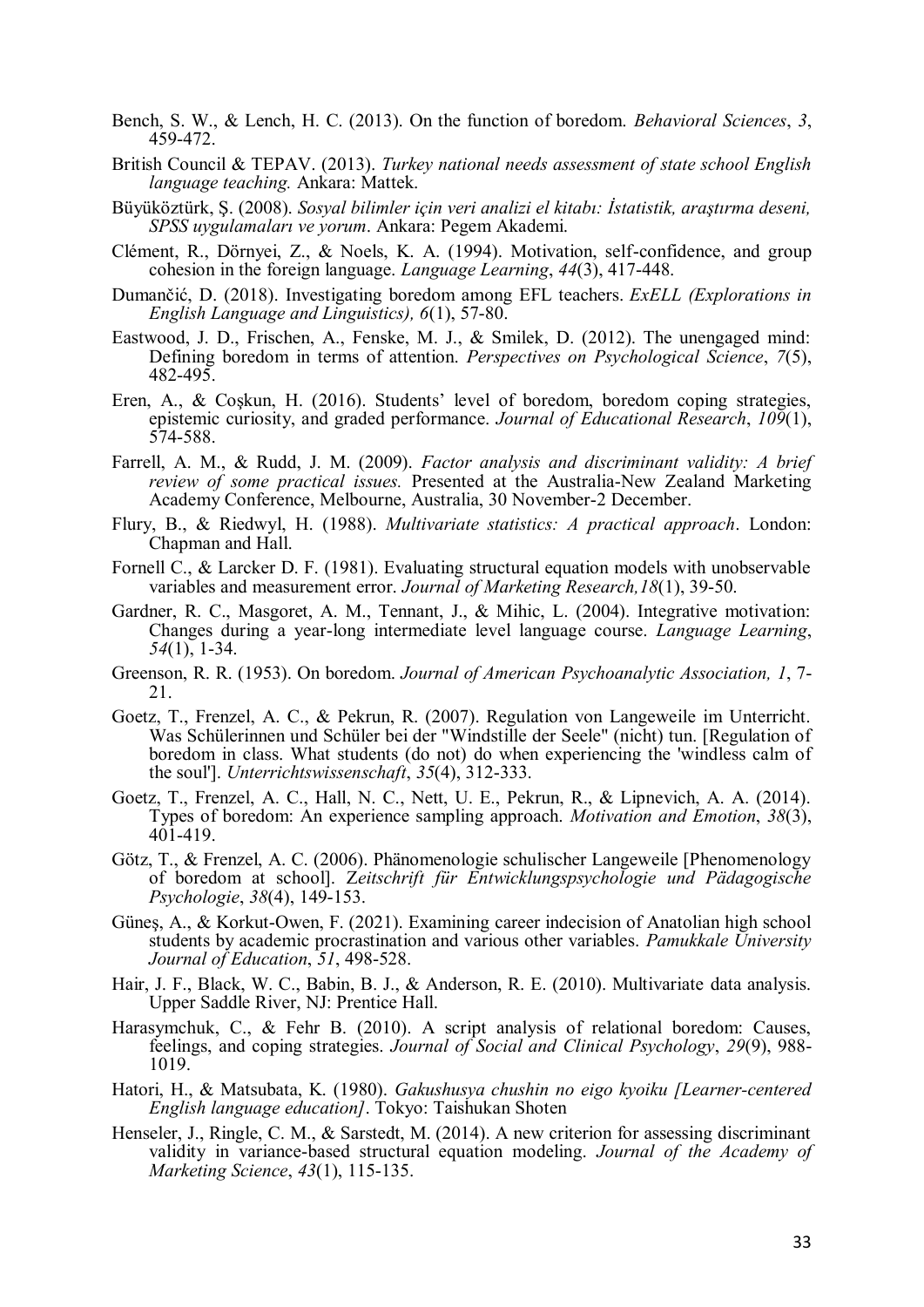- Hill, A. B., & Perkins, R. E. (1985). Towards a model of boredom. *British Journal of Psychology*, *76*(2), 235-240.
- Jaradat, A. M. (2015). Differences in boredom proneness according to gender and academic achievement. *Indian Journal of Health and Wellbeing*, *6*(10), 982-985.
- Klapp, O. (1986). *Overload and boredom*. New York: Greenwood Press.
- Kline, R. B. (2011). *Principles and practice of structural equation modeling* (3rd ed.). New York: Guilford Press.
- Kruk, M. (2016a). Investigating the changing nature of boredom in the English language classroom: Results of a study. In A. Dłutek, & D. Pietrzak (Eds.), *Nowy wymiar filologii* (pp. 252-263). Płock: Wydawnictwo Naukowe Państwowej Wyższej Szkoły Zawodowej w Płocku.
- Kruk, M. (2016b). Variations in motivation, anxiety and boredom in learning English in Second Life. *The EUROCALL Review*, *23*(1), 25-39.
- Kruk, M. (2021). *Investigating dynamic relationships among individual difference variables in learning English as a foreign language in a virtual world*. Cham: Springer.
- Kruk, M., & Zawodniak, J. (2017). Boredom in practical English language classes. *Neofilolog*, *49*(1), 115-131.
- Kruk, M., & Zawodniak, J. (2018). Boredom in practical English language classes: Insights from interview data. In L. Szymański, J. Zawodniak, A. Łobodziec, & M. Smoluk (Eds.), *Interdisciplinary views on the English language, literature and culture* (pp. 177- 191). Zielona Góra: Uniwersytet Zielonogórski.
- Kruk, M., & Zawodniak, J. (2020). A comparative study of the experience of boredom in the L2 and L3 classroom. *English Teaching & Learning*, *44*, 417-437.
- Kruk, M., Pawlak, M., & Zawodniak, J. (2021). Another look at boredom in language instruction: The role of the predictable and the unexpected. *Studies in Second Language Learning and Teaching*, *11*(1), 15-40. http://dx.doi.org/10.14746/ssllt.2021.11.1.2
- Kwak, S. G., & Kim, J. H. (2017). Central limit theorem: the cornerstone of modern statistics. *Korean Journal of Anesthesiology*, *70*, 144-56.
- Larson, R. W., & Richards, M. H. (1991). Boredom in the middle school years: Blaming schools versus blaming students. *American Journal of Education*, *99*(4), 418-443.
- Li, C., Dewaele, J., & Hu Y. (2020). Foreign language learning boredom: conceptualization and measurement. *Applied Linguistics Review*.
- Li, C. (2021). A control-value theory approach to boredom in English classes among university students in China. *The Modern Language Journal*, *105*, 317-334.
- Mann S., & Robinson A. (2009). Boredom in the lecture theatre: An investigation into the contributors, moderators, and outcomes of boredom amongst university students. *British Educational Research Journal, 35*(2), 243-258.
- Meyer, D. K., & Turner, J. C. (2006). Re-conceptualizing emotion and motivation to learn in classroom contexts. *Educational Psychology Review*, *18*(14), 377-390.
- MoNE. (2018). *High School English Curriculum* (9th, 10th, 11th and 12nd Grades). Retrieved from http://mufredat.meb.gov.tr/ProgramDetay.aspx?PID=342
- Mugon, J., Danckert, J., & Eastwood, J. (2019). The costs and benefits of boredom in the classroom. In *The Cambridge handbook of motivation and learning*. Cambridge: Cambridge University Press.
- Muñoz, A., & Ortega-Martín, J. L. (2005). Affective variables in second language acquisition and their effect on the Spanish academic context. *Revista de Lenguas para Fines Específicos, 21*(1), 41-66.
- Nakamura, S., Darasawang, P., & Reinders, H. (2021). The antecedents of boredom in L2 classroom learning. *System*, 102469.
- Nation, I. S. P., & Macalister, J. (2010). *Language curriculum design*. New York & London: Routledge.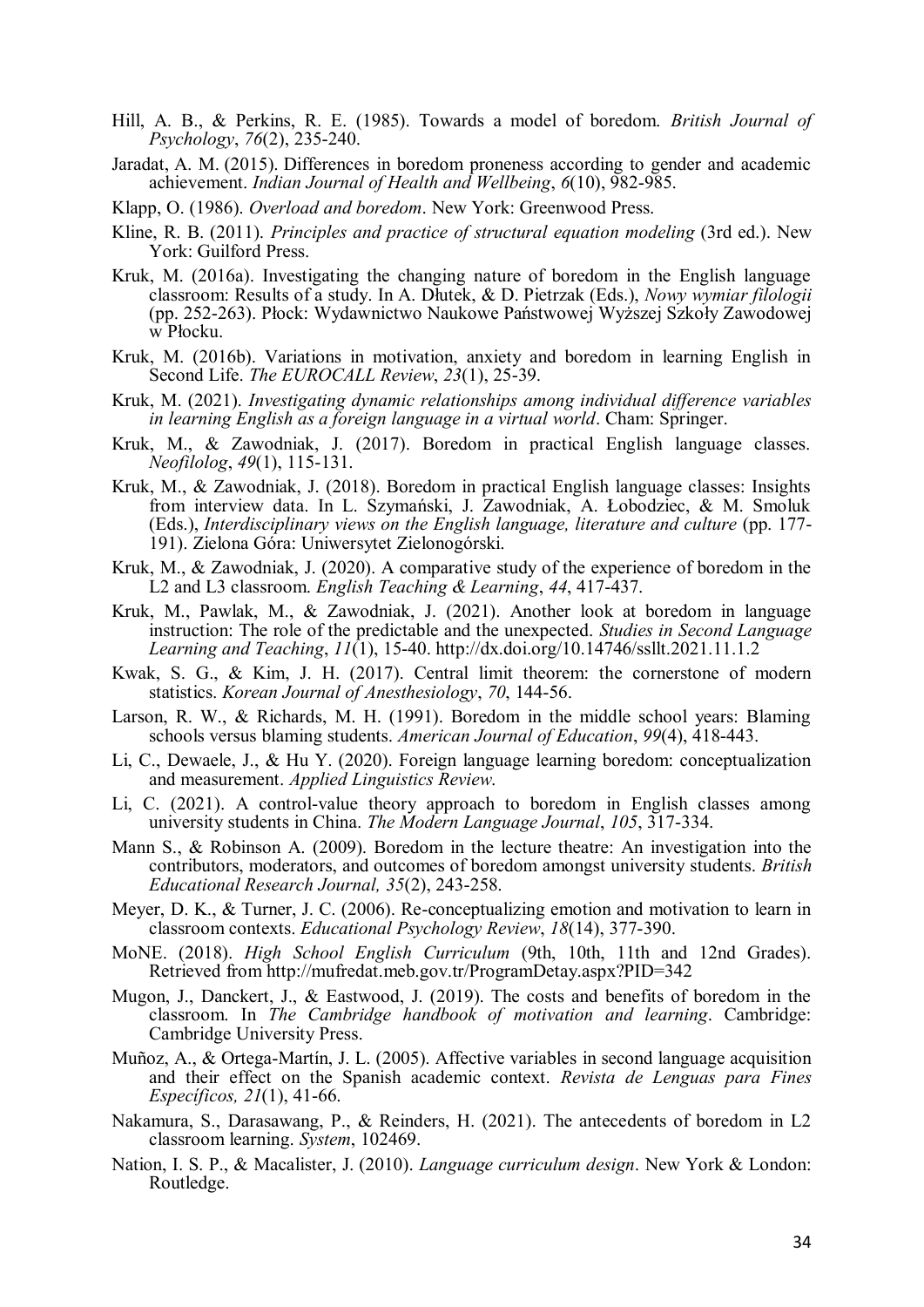- Nett, U. E., Goetz, T., & Daniels, L. M. (2010). What to do when feeling bored?: Students' strategies for coping with boredom. *Learning & Individual Differences*, *20*(6), 626-638.
- Nett, U. E., Goetz, T., & Hall, N. C. (2011). Coping with boredom in school: An experience sampling perspective. *Contemporary Educational Psychology, 36*(1), 49-59.
- Nunnally, J. C., & Bernstein, I. H. (1994). *Psychometric theory* (3rd ed.). New York: McGraw-Hill.
- Pawlak, M., Zawodniak, J., & Kruk, M. (2020a). *Boredom in the foreign language classroom: A micro-perspective*. Cham: Springer.
- Pawlak, M., Zawodniak, J., & Kruk, M. (2020b). Individual trajectories of boredom in learning English as a foreign language at the university level: Insights from three students' self-reported experience. *Innovation in Language Learning and Teaching.* https://doi.org/10.1080/17501229.2020.1767108
- Pawlak, M., Kruk, M., Zawodniak, J., & Pasikowski, S. (2020). Investigating factors responsible for boredom in English classes: The case of advanced learners. *System*, *91*, 1-10.
- Pekrun, R. (2006). The control-value theory of achievement emotions: Assumptions, corollaries, and implications for educational research and practice. *Educational Psychology Review, 18*, 315-341.
- Pekrun, R., Goetz, T., Titz, W., & Perry, R. P. (2002). Academic emotions in students' selfregulated learning and achievement: A program of qualitative and quantitative research. *Educational Psychologist*, *37*(2), 91-106.
- Pekrun, R., Goetz, T., Daniels, L. M., Stupnisky, R. H., & Perry, R. P. (2010). Boredom in achievement settings: exploring control-value antecedents and performance outcomes of a neglected emotion. *Journal of Educational Psychology*, *102*(3), 531-549.
- Preckel F., Götz, T., & Frenzel A. (2010). Ability grouping of gifted students: Effects on academic self-concept and boredom. *British Journal of Educational Psychology, 80*, 451-472.
- Sawin D. A., & Scerbo M. W. (1995). Effects of instruction type and boredom proneness in vigilance: Implications for boredom and workload. *Human Factors*, *37*, 752-765.
- Sharp, J. G., Sharp, J. C., & Young, E. (2020). Academic boredom, engagement and the achievement of undergraduate students at university: a review and synthesis of relevant literature. *Research Papers in Education*, *35*(2), 144-184.
- Tabachnick, B. G., & Fidell, L.S. (2007). *Using multivariate statistics*. (5th ed.). USA: Pearson Education.
- Titz, W. (2001). *Emotionen von Studierenden in Lernsituationen-Explorative Analysen und Entwicklung von Selbstbericbtskalen*. Munster: Waxmann.
- Truong, Y., & McColl, R. (2011). Intrinsic motivations, self-esteem, and luxury goods consumption. *Journal of Retailing and Consumer Services*, *18*(6), 555-561.
- Vogel-Walcutt, J., Fiorella, L., Carper, T., & Schatz, S. (2012). The definition, assessment, and mitigation of state boredom within educational settings: A comprehensive review. *Educational Psychology Review*, *24*(1), 89-111.
- von Gemmingen, M. J., Sullivan, B. F., & Pomerantz, A. M. (2003). Investigating the relationships between boredom proneness, paranoia, and self-consciousness. *Personality and Individual Differences*, *34*(6), 907-919.
- Watt, J. D., & Vodanovich S. J. (1999). Boredom proneness and psychosocial development. *The Journal of Psychology*, *133*(3), 303-314.
- Whitley, B. E., & Kite, M. E. (2012). Factor analysis, path analysis, and structural equation modeling. In *Principles of Research in Behavioral Science*: Routledge.
- Yüksel, Y., & Yıldız, B. (2019). Adaptation of sustainability consciousness questionnaire. *Erciyes Journal of Education*, *3*(1), 16-36.